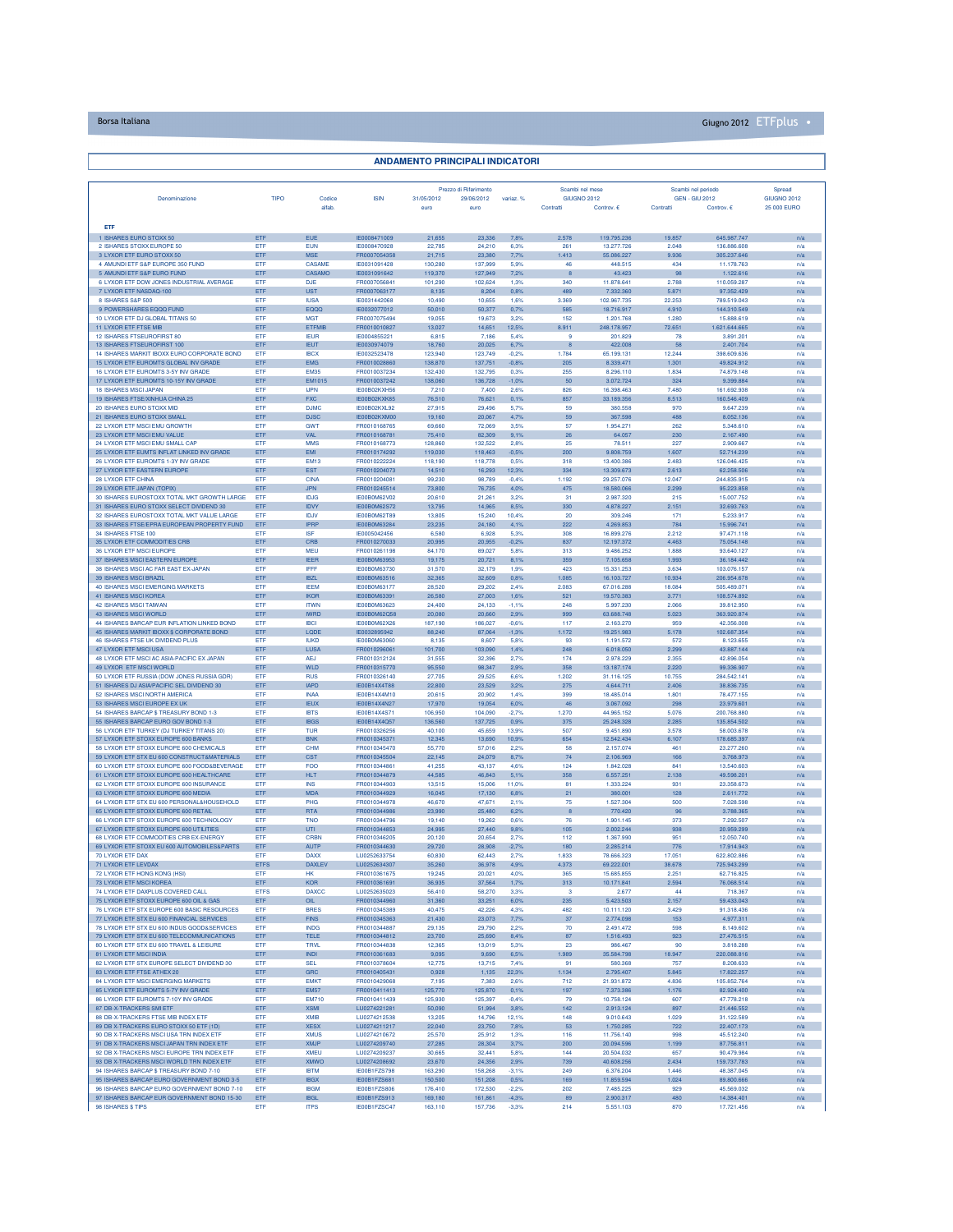| 99 ISHARES FTSE EPRA/NAREIT ASIA PROPERTY                                                   | ETF         | <b>IASP</b>                | IE00B1FZS244                 | 16,740           | 17,700             | 5,7%         | 42                    | 1.149.335            | 346             | 9.461.529                | n/a        |
|---------------------------------------------------------------------------------------------|-------------|----------------------------|------------------------------|------------------|--------------------|--------------|-----------------------|----------------------|-----------------|--------------------------|------------|
| 100 ISHARES FTSE EPRANAREIT DEVELOPED MKTS                                                  | ETF         | <b>IWDP</b>                | <b>IE00B1FZS350</b>          | 15,555           | 16,163             | 3.9%         | 321                   | 8.153.891            | 1.852           | 70.543.880               | n/a        |
| 101 ISHARES FTSE EPRA/NAREIT US PROPERTY                                                    | ETF         | <b>IUSP</b>                | IE00B1FZSF77                 | 17,150           | 17,714             | 3,3%         | 94                    | 822.917              | 786             | 19.265.487               | n/a        |
| 102 ISHARES FTSE/MACQUARIE GLOB INFRASTR 100                                                | ETF         | <b>INFR</b>                | IE00B1FZS467                 | 16,660           | 17,256             | 3.6%         | 19                    | 298.273              | 170             | 7.431.773                | n/a        |
| 103 ISHARES MSCI TURKEY                                                                     | ETF         | <b>ITKY</b>                | IE00B1FZS574                 | 22,835           | 26,071             | 14,2%        | 283                   | 5.041.763            | 2.056           | 31.045.757               | n/a        |
| 104 ISHARES FTSE UK ALL STOCKS GILT                                                         | ETF         | <b>IGLT</b>                | IE00B1FZSB30                 | 14,995           | 14,751             | $-1.6%$      | 208                   | 5.014.795            | 989             | 30.439.901               | n/a        |
| 105 LYXOR ETF EURO STOXX 50 BUYWRITE                                                        | ETFS        | <b>DJBV</b>                | FR0010389205                 | 11,555           | 12,505             | 8,2%         | 14                    | 229.759              | 100             | 2.012.28                 | n/a        |
| 106 LYXOR ETF PRIVEX                                                                        | ETF         | <b>PVX</b>                 | FR0010407197                 | 3.498            | 3,732              | 6.7%         | 19                    | 203.361              | 204             | 725.993                  | n/a        |
| 107 LYXOR ETF BRAZIL (IBOVESPA)                                                             | ETF         | <b>BRA</b>                 | FR0010408799                 | 20,110           | 19.925             | $-0.9%$      | 1.200                 | 16.223.371           | 10.548          | 181.614.744              | n/a        |
| 108 DB X-TRACKERS MSCI EMERGING MARKETS ETF                                                 | ETF         | <b>XMEM</b>                | LU0292107645                 | 27,560           | 28.245             | 2.5%         | 1.266                 | 49.032.724           | 9.340           | 398.400.648              | n/a        |
| 109 DB X-TRACKERS MSCI EM ASIA TRN INDEX ETF                                                | ETF         | <b>XMAS</b>                | LU0292107991                 | 26,100           | 26,465             | 1,4%         | 371                   | 8.392.838            | 2.230           | 83.837.059               | n/a        |
| 110 DB X-TRACKERS MSCI EM LATAM TRN ETF                                                     | ETF         | <b>XMLA</b>                | LU0292108619                 | 40,315           | 41,599             | 3,2%         | 224                   | 8.118.996            | 1.624           | 54.993.583               | n/a        |
| 111 DB X-TRACKERS MSCI EM EMEA TRN INDEX ETF                                                | ETF         | <b>XMEA</b>                | LU0292109005                 | 23,140           | 24,670             | 6.6%         | 25                    | 133.922              | 267             | 3.277.181                | n/a        |
| 112 DB X-TRACKERS MSCI TAIWAN TRN INDEX ETF                                                 | ETF         | <b>XMTW</b>                | LU0292109187                 | 13,140           | 13,004             | $-1.0%$      | 235                   | 11.527.239           | 1.257           | 41.277.256               | n/a        |
| 113 DB X-TRACKERS MSCI BRAZIL TRN INDEX ETF                                                 | ETF         | <b>XMBR</b>                | LU0292109344                 | 39,635           | 39,929             | 0,7%         | 472                   | 16.427.019           | 3.957           | 122.658.468              | n/a        |
| 114 DB X-TRACKERS S&P CNX NIFTY ETF                                                         | ETF         | <b>XNIF</b>                | LU0292109690                 | 71,370           | 76,488             | 7.2%         | 68                    | 6.404.993            | 627             | 31,558,463               | n/a        |
| 115 DB X-TRACKERS MSCI KOREA TRN INDEX ETF                                                  | ETF         | <b>XMKO</b>                | LU0292100046                 | 41.625           | 42.297             | 1.6%         | 260                   | 9.371.422            | 1.820           | 63.059.692               | n/a        |
| 116 DB X-TRACKERS FTSE CHINA 25 ETF                                                         | ETF         | <b>XX25</b>                | LU0292109856                 | 19,940           | 19,963             | 0.1%         | 380                   | 6.006.300            | 2.817           | 49.114.654               | n/a        |
| 117 DB X-TRACKERS EURO STOXX SELECT DIV 30                                                  | ETF         | XD3E                       | LU0292095535                 | 13,315           | 14,476             | 8.7%         | 53                    | 228.925              | 416             | 6.916.453                | n/a        |
| 118 DB X-TRACKERS STOXX GLOB SELECT DIV 100                                                 | ETF         | <b>XGSD</b>                | LU0292096186                 | 20,785           | 21,765             | 4,7%         | 310                   | 5.231.136            | 1.602           | 31.719.327               | n/a        |
| 119 DB X-TRACKERS STOXX 600 BASIC RESOURCES                                                 | ETF         | <b>XSPR</b>                | LU0292100806                 | 70,890           | 73,995             | 4.4%         | 55                    | 7.071.503            | 430             | 55.150.772               | n/a        |
| 120 DB X-TRACKERS STOXX 600 OIL & GAS ETF                                                   | <b>ETF</b>  | <b>XSER</b>                | 1110292101796                | 59,890           | 63,407             | 5.9%         | 29                    | 663,646              | 250             | 8.926.239                | n/a        |
| 121 DB X-TRACKERS STOXX 600 HEALTH CARE ETE                                                 | ETF         | <b>XSDR</b>                | LU0292103222                 | 65,640           | 69,004             | 5.1%         | 39                    | 1.982.269            | 224             | 7.582.062                | n/a        |
| 122 DB X-TRACKERS STOXX 600 BANKS ETF                                                       | ETF         | XS7R                       | LU0292103651                 | 23,570           | 26,121             | 10,8%        | 106                   | 7.567.116            | 1.088           | 40.963.874               | n/a        |
| 123 DB X-TRACKERS STOXX 600 TELECOMMUNICAT                                                  | ETF         | <b>XSKR</b>                | LU0292104030                 | 44,855           | 48,514             | 8,2%         | 11                    | 1.840.176            | 54              | 4.972.377                | n/a        |
| 124 DB X-TRACKERS STOXX 600 TECHNOLOGY ETF                                                  | ETF         | XS8R                       | LU0292104469                 | 25,805           | 25,979             | 0.7%         | $\overline{7}$        | 136.854              | 67              | 1.700.081                | n/a        |
| 125 DB X-TRACKERS STOXX 600 UTILITIES ETF                                                   | ETF         | XS6R                       | LU0292104899                 | 51,950           | 57,009             | 9,7%         | 11                    | 164.854              | 254             | 15.149.227               | n/a        |
| 126 DB X-TRACKERS STOXX 600 INSURANCE ETF                                                   | ETF         | <b>XSIR</b>                | LU0292105193                 | 22,260           | 24,735             | 11,1%        | 14                    | 566,830              | 242             | 6.055.491                | n/a        |
| 127 DB X-TRACKERS STOXX 600 FOOD & BEVERAGE                                                 | ETF         | XS3R                       | LU0292105359                 | 67,000           |                    |              | 31                    | 580,689              | 192             | 5.147.227                |            |
| 128 DB X-TRACKERS STOXX 600 INDUSTRIAL GOODS                                                | ETF         | <b>XSNF</b>                | LU0292106084                 | 45.465           | 70,159<br>46,481   | 4,7%<br>2,2% | 12                    | 1.409.570            | 93              | 4.547.973                | n/a<br>n/a |
|                                                                                             |             |                            |                              |                  |                    |              |                       |                      |                 |                          |            |
| 129 DB X-TRACKERS SHORTDAX DAILY ETF                                                        | ETFS        | <b>XSDX</b>                | LU0292106241                 | 54,840           | 53,124             | $-3.1%$      | 420<br>35             | 25.367.228           | 2.483           | 102.618.510              | n/a        |
| 130 DB X-TRACKERS DBLCI - OY BALANCED ETF                                                   | ETF         | <b>XDBC</b><br><b>XSSX</b> | LU0292106167                 | 28,870           | 29,492             | 2,2%         | 434                   | 1.740.332            | 263             | 9.322.259                | n/a        |
| 131 DB X-TRACKERS EURO STOXX 50 SHORT DAILY                                                 | ETFS        |                            | LU0292106753                 | 36,890           | 34,039             | $-7,7%$      |                       | 12.434.927           | 3.637           | 82.052.588               | n/a        |
| 132 I YXOR FTE MSCLEM LATIN AMERICA                                                         | ETF         | LATAM                      | FR0010410266                 | 26,965           | 27.751             | 2.9%         | 191                   | 4.705.637            | 1.415           | 24.105.580               | n/a        |
| 133 I YXOR FTE FTSE RAFLUS 1000                                                             | ETF         | <b>RUSA</b>                | FR0010400804                 | 45,880           | 46,776             | 2.0%         | 16                    | 187,885              | 304             | 6.541.595                | n/a        |
| 134 LYXOR ETF FTSE RAFI EUROPE                                                              | ETF         | <b>REU</b>                 | FR0010400770                 | 36,590           | 39,252             | 7,3%         | 8                     | 48.133               | 43              | 431.484                  | n/a        |
| 135 LYXOR ETF EUROMTS 15+Y INV GRADE                                                        | ETF         | <b>EM15</b>                | FR0010481093                 | 138,510          | 132,262            | $-4,5%$      | 17                    | 530.862              | 145             | 10.863.629               | n/a        |
| 136 LYXOR ETF DAXPLUS PROTECTIVE PUT                                                        | <b>ETFS</b> | <b>DAXPUT</b>              | LU0288030280                 | 41,025           | 41,440             | 1.0%         | 17                    | 906.983              | 99              | 5.175.63                 | n/a        |
| 137 LYXOR ETF EURO STOXX 50 DAILY LEVERAGE                                                  | ETFS        | <b>DJLEV</b>               | FR0010468983                 | 8,730            | 10,059             | 15,2%        | 1.616                 | 23.723.309           | 11.760          | 231.094.346              | n/a        |
| 138 LYXOR ETF SOUTH AFRICA FTSE JSETOP40                                                    | ETF         | <b>SAFRI</b>               | FR0010464446                 | 27,580           | 28,623             | 3.8%         | 483                   | 8.434.825            | 3.498           | 52.197.336               | n/a        |
| 139 LYXOR ETF MSCI TAIWAN                                                                   | ETF         | <b>TWN</b>                 | FR0010444786                 | 7,000            | 6.920              | $-1,1%$      | 88                    | 1.599.442            | 576             | 10 245 989               | n/a        |
| 140 LYXOR ETF EURO CASH                                                                     | ETF         | LEONIA                     | FR0010510800                 | 106,890          | 106,904            | 0.0%         | 1.014                 | 82.826.196           | 4.469           | 404.936.579              | n/a        |
| 141 JPMORGAN ETF GBI EMU                                                                    |             | <b>JGBEUG</b>              | FR0010476515                 |                  |                    |              |                       |                      | $\overline{2}$  | 46,889                   | n/a        |
| 142 POWERSHARES FTSE RAFI DEVELOPED 1000                                                    | ETF         | PXF                        | <b>IE00B23D8W74</b>          | 8,515            | 8,779              | 3,1%         | 5                     | 17.777               | 92              | 703.67                   | n/a        |
| 143 POWERSHARES FTSE RAFI EUROPE FUND                                                       | ETF         | PEF                        | IE00B23D8X81                 | 5.965            | 6,280              | 5,3%         |                       |                      | 22              | 568,027                  | n/a        |
| 144 POWERSHARES FTSE RAFI SWITZERLAND FUND                                                  | <b>FTF</b>  | PDI                        | IE00B23LNR19                 | 6.900            | 7.113              | 3.1%         | 16                    | 60.531               | 78              | 356 456                  | n/a        |
| 145 POWERSHARES FTSE RAFI EMERGING MARKETS                                                  | ETF         | PEH                        | IE00B23D9570                 | 6.435            | 6.534              | 1.5%         | 11                    | 19.748               | 83              | 2.114.525                | n/a        |
| 146 POWERSHARES FTSE RAFI ASIA PACIF EX-JAP                                                 | <b>ETF</b>  | <b>PFA</b>                 | IE00B23D9463                 | 5.050            | 5.206              | 3.1%         | $\overline{2}$        | 54.664               | 37              | 254.061                  | n/a        |
| 147 POWERSHARES FTSE RAFI EUROPE MID-SMALL                                                  | ETF         | PWD                        | IE00B23D8Y98                 | 7,870            | 7,920              | 0.6%         | 1                     | -8                   | 35              | 282.142                  | n/a        |
| 148 POWERSHARES DYNAMIC US MARKET FUND                                                      | ETF         | PWC                        | IE00B23D9240                 | 6,730            | 6,919              | 2,8%         | 8                     | 48.074               | 43              | 176.967                  | n/a        |
| 149 POWERSHARES GLOBAL CLEAN ENERGY FUND                                                    | ETF         | PBW                        | IE00B23D9133                 | 2,775            | 2,810              | 1,2%         | 20                    | 102.303              | 142             | 733.497                  | n/a        |
| 150 POWERSHARES GLOBAL LISTED PRIVATE EQUITY                                                | <b>FTF</b>  | <b>PSP</b>                 | IE00B23D8Z06                 | 5,370            | 5.491              | 2.2%         | $\overline{2}$        | 958                  | $\mathbf{Q}$    | 12.371                   | n/a        |
| 151 POWERSHARES NASDAQ OMX GLOBAL WATER FUND ETF                                            |             | PIO                        | IE00B23D9026                 | 6,945            | 6,973              | 0,4%         | $\overline{9}$        | 43.748               | 87              | 370.422                  | n/a        |
| 152 POWERSHARES FTSE RAFI US 1000 FUND                                                      | <b>ETF</b>  | PFT                        | IE00B23D8S39                 | 7.455            | 7.581              | 1.7%         | -9                    | 68,599               | 105             | 2.806.052                | n/a        |
| 153 POWERSHARES FTSE RAFI ITALY 30 FUND                                                     | ETF         | PTI                        | IE00B23LNP94                 | 3,108            | 3,534              | 13,7%        | 11                    | 79.931               | 48              | 125.929                  | n/a        |
| 154 DB X-TRACKERS II IBX SOVER EUROZ (1C)                                                   | ETF         | <b>XGLE</b>                | LU0290355717                 | 179,840          | 178,361            | $-0.8%$      | 16                    | 2.852.359            | 120             | 12.401.823               | n/a        |
| 155 DB X-TRACKERS II IBX SOV EUROZ 1-3 (1C)                                                 | ETF         | X13E                       | LU0290356871                 | 158,870          | 159,692            | 0.5%         | 89                    | 758.697              | 527             | 19.828.544               | n/a        |
| 156 DB X-TRACKERS II ITRX CROSSOVER 5-Y ETP                                                 | ETF         | <b>XTXC</b>                | LU0290359032                 | 119,400          | 122,530            | 2.6%         | 10                    | 3.074.147            | 91              | 18,656,782               | n/a        |
| 157 DB X-TRACKERS II IBX SOV EUROZ 3-5 (1C)                                                 | ETF         | <b>X35F</b>                | LU0290356954                 | 174,280          | 174,850            | 0.3%         | 100                   | 7.408.824            | 587             | 50.710.796               | n/a        |
| 158 DB X-TRACKERS II ITRAXX HIVOL 5-YEAR ETF                                                | <b>ETF</b>  | <b>XTXH</b>                | LU0290358737                 | 108,600          | 108.753            | 0.1%         |                       |                      | 25              | 5.942.336                | n/a        |
| 159 DB X-TRACKERS II ITRAXX EUROP 5-YEAR ETF                                                | ETF         | <b>XTXE</b>                | LU0290358653                 | 106,450          | 107,295            | 0,8%         | $\overline{7}$        | 137.936              | 31              | 5.698.991                | n/a        |
| 160 DB X-TRACKERS II IBOXX SOVER EUROZ 5-7                                                  | ETF         | <b>X57E</b>                | LU0290357176                 | 183,990          | 184,166            | 0.1%         | 38                    | 161.292              | 298             | 2.034.260                | n/a        |
| 161 DB X-TRACKERS II EONIA TRI (1C)                                                         | ETF         | <b>XEON</b>                | LU0290358497                 | 139,780          | 139,633            | $-0.1%$      | 308                   | 14.324.929           | 1.593           | 169.830.907              | n/a        |
| 162 DB X-TRACKERS II IBX EURO INFLATION-LINK                                                | ETF         | <b>XEIN</b>                | LU0290358224                 | 172,490          | 171,807            | $-0.4%$      | 23                    | 453.701              | 224             | 12.952.527               | n/a        |
|                                                                                             | ETF         | X710                       |                              | 188,600          |                    | $-0.6%$      | 13                    | 622.202              | 130             | 8.069.803                |            |
| 163 DB X-TRACKERS II IBOXX SOVER EUROZ 7-10<br>164 DB X-TRACKERS II IBX GLOB INFLATION-LINK | ETF         | <b>XGIN</b>                | LU0290357259<br>LU0290357929 | 198,470          | 187,481<br>196,499 | $-1.0%$      | 253                   | 7.496.797            | 1.746           | 51.247.141               | n/a<br>n/a |
|                                                                                             |             |                            |                              |                  |                    |              |                       |                      |                 |                          |            |
| 165 DB X-TRACKERS II IBOXX SOVER EUROZ 10-15                                                | ETF         | X105                       | LU0290357333                 | 183,560          | 181.637            | $-1.0%$      |                       | 10.160               | 17              | 7.816.420                | n/a        |
| 166 DB X-TRACKERS II IBOXX SOVER EUROZ 15+                                                  | ETF         | X15E                       | LU0290357507                 | 210,430          | 200,468            | $-4,7%$      | 16                    | 515.917              | 84              | 8.140.844                | n/a        |
| 167 DB X-TRACKERS II IBOXX SOVER EUROZ 25-                                                  | ETF         | X25E                       | LU0290357846                 | 218,480          | 202,636            | $-7,3%$      | 20                    | 194.536              | 101             | 1.413.103                | n/a        |
| 168 ISHARES FTSE EPRANAREIT UK PROPERTY                                                     | ETF         | <b>IUKF</b>                | IE00B1TXLS18                 | 4,580            | 4,778              | 4,3%         | 117                   | 1.332.517            | 351             | 5.584.438                | n/a        |
| 169 ISHARES S&P LISTED PRIVATE EQUITY                                                       | ETF         | <b>IPRV</b>                | IE00B1TXHL60                 | 9.480            | 9.992              | 5.4%         | 24                    | 216,533              | 175             | 2.157.970                | n/a        |
| 170 ISHARES S&P GLOBAL WATER                                                                | ETF         | IH <sub>2</sub> O          | <b>IE00B1TXK627</b>          | 18.765           | 19.050             | 1.5%         | 76                    | 607,060              | 744             | 10.824.525               | n/a        |
| 171 ISHARES FTSE BRIC 50                                                                    | ETF         | <b>BR50</b>                | IE00B1W57M07                 | 18,845           | 19,310             | 2.5%         | 779                   | 12.884.905           | 7.935           | 145.178.963              | n/a        |
| 172 DB X-TRACKERS S&P 500 INVERSE DAILY ETF                                                 | <b>ETFS</b> | <b>XSPS</b>                | LU0322251520                 | 31,960           | 29,761             | $-6.9%$      | 499                   | 17.152.497           | 3.355           | 121.526.561              | n/a        |
| 173 DB X-TRACKERS MSCI RUSSIA CAPPED ETF                                                    | ETF         | <b>XMRC</b>                | LU0322252502                 | 20,045           | 21,401             | 6.8%         | 211                   | 9.649.102            | 1.568           | 74.981.359               | n/a        |
| 174 DB X-TRACKERS FTSE VIETNAM ETF                                                          | ETF         | <b>XFVT</b>                | LU0322252924                 | 19,495           | 18,567             | $-4.8%$      | 285                   | 2.737.238            | 4.675           | 38.222.116               | n/a        |
| 175 DB X-TRACKERS STOXX600 BANKS SHORT DAILY                                                | ETFS        | XS7S                       | LU0322249037                 | 42,125           | 37,653             | $-10,6%$     | 300                   | 7.948.282            | 2.611           | 49.987.811               | n/a        |
| 176 DB X-TRACKERS STOXX 600 HEALTH SHT DAILY                                                | <b>ETFS</b> | <b>XSDS</b>                | LU0322249466                 | 30,395           | 28,833             | $-5,1%$      |                       | 198.885              | 22              | 1.017.918                | n/a        |
| 177 DB X-TRACKERS STOXX600 OIL&GAS SHT DAILY                                                | <b>ETFS</b> | <b>XSES</b>                | 1110322249623                | 21,915           | 20,582             | $-6,1%$      |                       |                      | 44              | 578.975                  | n/a        |
| 178 DB X-TRACKERS STOXX 600 TECH SHORT DAILY                                                | <b>ETFS</b> | XS8S                       | LU0322250043                 | 22,185           | 21,919             | $-1,2%$      | $\overline{2}$        | 122,527              | 27              | 180.995                  | n/a        |
| 179 DB X-TRACKERS STOXX600 TELECOM SHT DAILY                                                | <b>ETFS</b> | <b>XSKS</b>                | LU0322250126                 | 25,565           | 23,501             | $-8,1%$      |                       |                      | 10 <sub>1</sub> | 480.798                  | n/a        |
| 180 DB X-TRACKERS LPX MM PRIVATE EQUITY ETF                                                 | ETF         | <b>XLPE</b>                | LU0322250712                 | 21,175           | 22,397             | 5.8%         | 13                    | 319.344              | 80              | 1.957.425                | n/a        |
| 181 DB X-TRACKERS S&P GLOBAL INFRASTRUCTURE                                                 | ETF         | <b>XSGI</b>                | LU0322253229                 | 21,965           | 22,757             | 3.6%         | 22                    | 215.340              | 133             | 3.645.193                | n/a        |
| 182 DB X-TRACKERS MSCLEUROPE MID CAP ETE                                                    | ETF         | <b>XEUM</b>                | LU0322253732                 | 47,220           | 49.390             | 4.6%         |                       |                      | 10              | 1,355,938                | n/a        |
| 183 DB X-TRACKERS MSCLEUROPE SMALL CAP ETE                                                  | <b>ETF</b>  | <b>XXSC</b>                | 1110322253906                | 17,750           | 18.233             | 2.7%         | 19                    | 2.152.507            | 96              | 5.275.464                | n/a        |
| 184 DB X-TRACKERS FTSE 100 SHORT DAILY ETF                                                  | <b>ETFS</b> | <b>XUKS</b>                | LU0328473581                 | 9,890            | 9,223              | $-6,7%$      | 27                    | 2.507.600            | 269             | 28.607.118               | n/a        |
| 185 DB X-TRACKERS S&P/ASX 200 ETF                                                           | ETF         | <b>XAUS</b>                | LU0328474803                 | 24,095           | 25,344             | 5,2%         | 69                    | 1.110.812            | 874             | 9.243.980                | n/a        |
| 186 DB X-TRACKERS S&P SELECT FRONTIER ETF                                                   | ETF         | <b>XSFR</b>                | LU0328476410                 | 6,780            | 6,748              | $-0.5%$      | 65                    | 222.047              | 638             | 3.250.739                | n/a        |
| 187 DB X-TRACKERS CURRENCY RETURNS ETF                                                      | ETF         | <b>XCCR</b>                | LU0328474472                 | 47,755           | 47,896             | 0.3%         | 10                    | 1.382.314            | 80              | 4.884.444                | n/a        |
| 188 LYXOR ETF LEVERAGED FTSE MIB                                                            | <b>ETFS</b> | <b>LEVMIB</b>              | FR0010446658                 | 4,333            | 5.390              | 24,4%        | 38.619                | 528.443.940          | 228,501         | 3.327.016.186            | n/a        |
| 189 LYXOR ETF BEAR FTSE MIB                                                                 | <b>ETFS</b> | <b>BERMIB</b>              | FR0010446146                 | 54,560           | 47,736             | $-12.5%$     | 1.040                 | 20.180.152           | 7.766           | 232.535.843              | n/a        |
| 190 I YXOR FTF XBEAR FTSE MIR                                                               | <b>ETFS</b> | <b>XBRMIB</b>              | FR0010446666                 | 49.975           | 37,770             | $-24.4%$     | 35,820                | 590.816.561          | 204.722         | 3722713212               | n/a        |
| 191 DB X-TRACKERS II ITRX EUROPE 5-YEAR SHT                                                 | ETF         | XTE5                       | LU0321462102                 | 108,290          | 107,445            | $-0.8%$      |                       |                      | 6               | 754.595                  | n/a        |
| 192 DB X-TRACKERS II ITRX HIVOL 5-YEAR SHT                                                  | ETF         | XTH <sub>5</sub>           | LU0321462441                 | 104,330          | 104,197            | $-0.1%$      | ٠                     | 5.008                | з               | 19.994                   | n/a        |
| 193 DB X-TRACKERS II ITRX CROSSOVER 5-Y SHT                                                 | ETF         | XTC5                       | LU0321462870                 | 83,100           | 80,935             | $-2.6%$      | 4                     | 29.831               | 63              | 670.258                  | n/a        |
| 194 DB X-TRACKERS II FED FUNDS EFFECTIV RATE                                                | ETF         | <b>XFFE</b>                | LU0321465469                 | 138.150          | 134,610            | $-2.6%$      | 950                   | 42.437.107           | 4.590           | 258 433 096              | n/a        |
| 195 DB X-TRACKERS II STERLING CASH ETF                                                      | ETF         | <b>XSTR</b>                | LU0321464652                 | 232.430          | 230.817            | $-0.7%$      | 92                    | 10.660.708           | 193             | 13,517,401               | n/a        |
| 196 LYXOR ETF NEW ENERGY                                                                    | ETF         | <b>ENER</b>                | FR0010524777                 | 13.175           | 13.522             | 2.6%         | 77                    | 424.284              | 810             | 3.231.760                | n/a        |
|                                                                                             |             |                            |                              |                  |                    |              |                       |                      |                 |                          |            |
| 197 LYXOR ETF WORLD WATER                                                                   | ETF         | WAT<br>WISE                | FR0010527275<br>FR0010540690 | 18,420<br>6,915  | 18,853<br>7,118    | 2,4%<br>2.9% | 130<br>19             | 696.287<br>51.417    | 884<br>106      | 5.559.799<br>1.024.805   | n/a<br>n/a |
|                                                                                             |             |                            |                              |                  |                    |              |                       |                      |                 |                          |            |
| 198 LYXOR ETF WISE QUANTITATIVE STRATEGY                                                    | ETF         |                            |                              | 25,240           | 24,789             | $-1.8%$      | 10 <sub>1</sub>       | 160.750              | 137             | 7.329.697                | n/a        |
| 199 RBS MARKET ACCESS ROGERS COMMODITY                                                      | ETF         | <b>RICI</b>                | LU0249326488                 |                  |                    |              |                       |                      |                 |                          |            |
| 200 RBS MARKET ACCESS RICI METALS INDEX ETF                                                 | ETF         | <b>RICIME</b>              | LU0259320728                 | 123,980          | 120.096            | $-3,1%$      | -3                    | 13.251               | 74              | 428,424                  | n/a        |
| 201 RBS MARKET ACCESS RICI AGRICULTURE INDEX                                                | ETF         | <b>RICIAG</b>              | LU0259321452                 | 96,440           | 101,430            | 5,2%         | 19                    | 689.574              | 142             | 4.356.169                | n/a        |
| 202 RBS MARKET ACCESS NYSE ARCA GOLD BUGS                                                   | ETF         | <b>GOLDA</b>               | LU0259322260                 | 140,450          | 138,337            | $-1.5%$      | 69                    | 648,669              | 659             | 12.524.787               | n/a        |
| 203 RBS MARKET ACCESS DAXGLOBAL ASIA INDEX                                                  | ETF         | <b>ASIADX</b>              | LU0259323235                 | 33,935           | 35,107             | 3,5%         | 12 <sub>2</sub>       | 158.289              | 154             | 2.656.783                | n/a        |
| 204 RBS MARKET ACCESS SOUTH-EAST EUROPE TRAD                                                | ETF         | <b>SUDEUR</b>              | LU0259329869                 | 8,615            | 8,589              | $-0,3%$      | 3                     | 2.627                | 28              | 109.687                  | n/a        |
| 205 RBS MARKET ACCESS DJ TURKEY TITANS 20                                                   | ETF         | <b>TURK</b>                | LU0269999362                 | 131,120          | 149,565            | 14,1%        | 10                    | 93.853               | 105             | 1.736.601                | n/a        |
| 206 RBS MARKET ACCESS DAXGLOBAL BRIC INDEX                                                  | ETF         | <b>BRICDX</b>              | LU0269999792                 | 39,695           | 41,087             | 3.5%         | 21                    | 533,309              | 281             | 4.916.991                | n/a        |
| 207 RBS MARKET ACCESS DAXGLOBAL RUSSIA INDEX                                                | ETF         | <b>RUSSDX</b>              | LU0269999958                 | 37,650           | 39,952             | 6.1%         | 12                    | 650.471              | 176             | 4.141.224                | n/a        |
| 208 RBS MARKET ACCESS FTSE/JSE AFRICA TOP 40                                                | ETF         | <b>AFRI</b>                | LU0270000028                 | 30,400           | 31,423             | 3.4%         | 14                    | 705,703              | 155             | 6.841.866                | n/a        |
| 209 ISHARES DAX<br>210 ISHARES DOW JONES-UBS COMMODITY SWAP                                 | ETF<br>ETF  | EXS1<br>EXXY               | DE0005933931<br>DE000A0H0728 | 56,470<br>27,195 | 58,007<br>27,592   | 2,7%<br>1,5% | 599<br>$\overline{9}$ | 19.261.652<br>70.375 | 3.676<br>53     | 158.139.038<br>1.814.383 | n/a<br>n/a |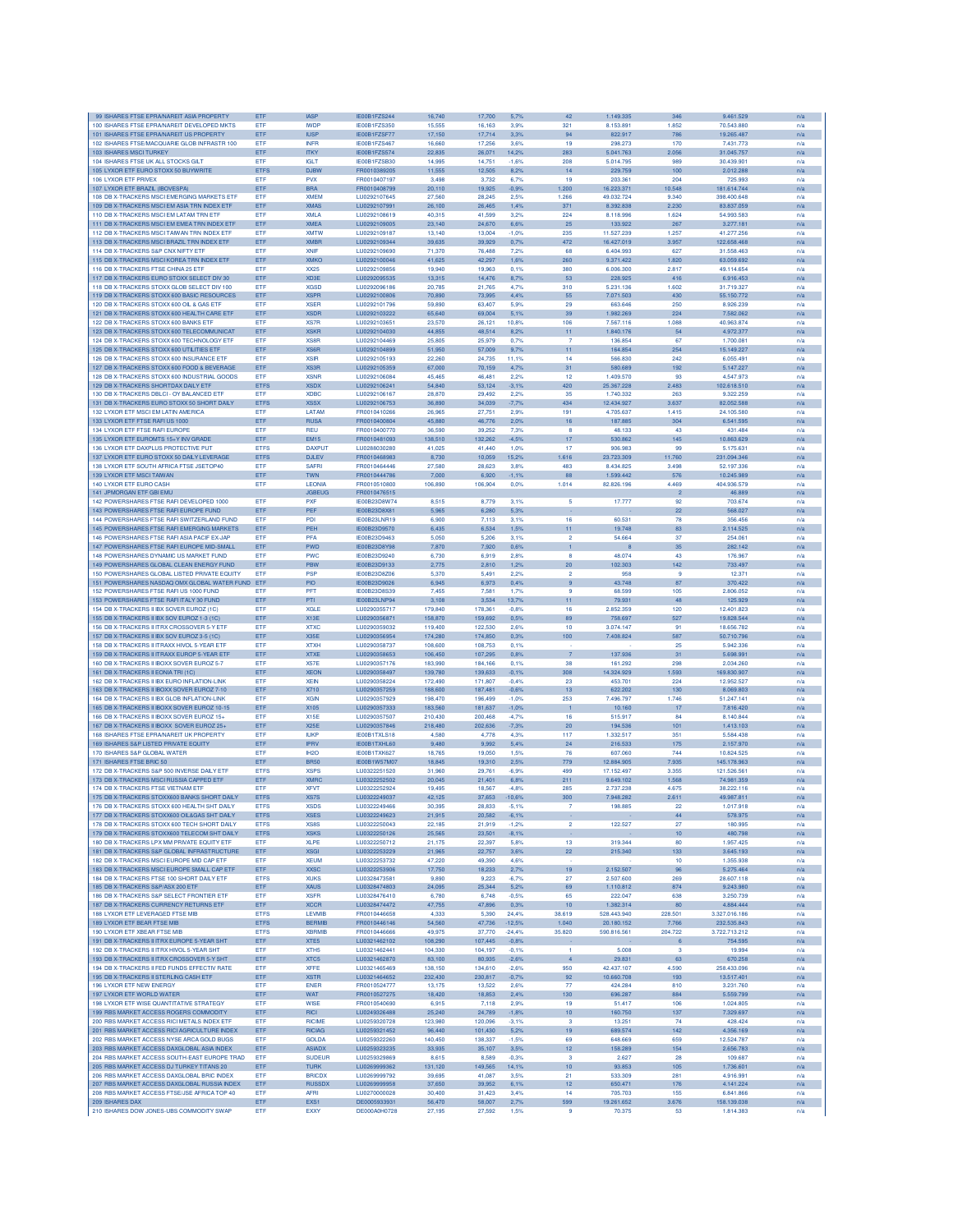|                                                                                              | ETF                        | <b>EXSJ</b>                     | DE000A0D8Q15                 | 16,665             | 18,467             | 10,8%              |                         | 177.986                 | 32           | 1.133.082                | n/a        |
|----------------------------------------------------------------------------------------------|----------------------------|---------------------------------|------------------------------|--------------------|--------------------|--------------------|-------------------------|-------------------------|--------------|--------------------------|------------|
| 212 ISHARES DJ EUROZONE SUSTAINAB SCREENED                                                   | ETF                        | EXXV                            | DE000A0F5UG3                 | 7.925              | 8.056              | 1.7%               | 57                      | 5.525.544               | 122          | 10.692.978               | n/a        |
| 213 ISHARES EB.REXX JUMBO PFANDBRIEFE<br>214 ISHARES EURO STOXX                              | ETF<br>ETF                 | <b>EXHE</b><br>EXSI             | DE0002635265<br>DE000A0D8Q07 | 107,530<br>21,990  | 107,257<br>23,013  | $-0.3%$<br>4.7%    | 36<br>33                | 536.734<br>4.723.775    | 223<br>272   | 4.668.717<br>46.480.249  | n/a<br>n/a |
| 215 ISHARES STOXX EUROPE 600                                                                 | ETF                        | <b>EXSA</b>                     | DE0002635307                 | 24,545             | 25,502             | 3,9%               | 214                     | 21.064.431              | 1.447        | 118.055.418              | n/a        |
| 216 ISHARES STOXX EUROPE LARGE 200                                                           | ETF                        | <b>EXSC</b>                     | DE0005933980                 | 25,810             | 26,820             | 3.9%               | 5                       | 880.780                 | 24           | 1.685.686                | n/a        |
| 217 ISHARES STOXX EUROPE MID 200                                                             | ETF                        | <b>EXSD</b>                     | DE0005933998                 | 24.525             | 25,150             | 2.5%               | 11                      | 900,689                 | 35           | 1.152.903                | n/a        |
| 218 ISHARES STOXX EUROPE SMALL 200                                                           | ETF                        | <b>EXSE</b>                     | DE000A0D8QZ7                 | 15,895             | 16.285             | 2.5%               | -3                      | 89.201                  | 70           | 4.992.097                | n/a        |
| 219 ISHARES DOW JONES U.S. SELECT DIVIDEND<br>220 ISHARES STOXX EUROPE SELECT DIVIDEND 30    | ETF<br>ETF                 | EXX5<br><b>EXSH</b>             | DE000A0D8Q49<br>DE0002635299 | 31,770<br>13,015   | 32.096<br>13,904   | 1.0%<br>6.8%       | 65<br>15                | 393.271<br>235.880      | 684<br>182   | 9.535.712<br>3.913.434   | n/a<br>n/a |
| 221 ISHARES FTSE MIB                                                                         | ETF                        | <b>IMB</b>                      | IE00B1XNH568                 | 7,725              | 8,700              | 12,6%              | 2.861                   | 37.051.363              | 11.086       | 180.614.652              | n/a        |
| 222 ISHARES S&P GLOBAL CLEAN ENERGY                                                          | ETF                        | <b>INRG</b>                     | IE00B1XNHC34                 | 3,273              | 3,339              | 2.0%               | 76                      | 295.971                 | 1.534        | 8.465.830                | n/a        |
| 223 ISHARES MSCI EUROPE                                                                      | ETF                        | <b>IMEU</b>                     | IE00B1YZSC51                 | 15,335             | 16,221             | 5,8%               | 204                     | 26.487.969              | 1.347        | 116.023.499              | n/a        |
| 224 ISHARES S&P TIMBER & FORESTRY                                                            | ETF                        | <b>WOOD</b>                     | IE00B27YCF74                 | 10,710             | 11,136             | 4.0%               | 24                      | 93.359                  | 212          | 2.716.134                | n/a        |
| 225 ISHARES MSCI EM LATIN AMERICA<br>226 JPMORGAN ETF GBI EMU 1-3Y                           | ETF                        | <b>LTAM</b><br><b>JGBEU1</b>    | IE00B27YCK28<br>FR0010561183 | 17,980             | 18,440             | 2.6%               | 171                     | 4.897.054               | 1.213        | 24.649.676               | n/a<br>n/a |
| 227 JPMORGAN ETF GBI EMU 3-5Y                                                                |                            | JGBEU2                          | FR0010561225                 |                    |                    |                    |                         |                         |              |                          | n/a        |
| 228 JPMORGAN ETF GBI EMU 5-7Y                                                                |                            | <b>JGBEU3</b>                   | FR0010561241                 |                    |                    |                    |                         |                         |              |                          | n/a        |
| 229 JPMORGAN ETF GBI EMU 7-10Y                                                               |                            | JGBEU4                          | FR0010561258                 |                    |                    |                    |                         |                         |              |                          | n/a        |
| 230 DB X-TRACKERS II EONIA TRI (1D)                                                          | <b>FTF</b>                 | <b>XFOD</b>                     | LU0335044896                 | 134 902            | 134.921            | 0.0%               | я                       | 187,661                 | 42           | 3.091.842                | n/a        |
| 231 LYXOR ETF FTSE 100<br>232 LYXOR ETF MSCI MALAYSIA                                        | ETF<br>ETF                 | <b>FTS100</b><br>MAL            | ER0010438127<br>FR0010397554 | 7.230<br>14,325    | 7.595<br>14,464    | 5.0%<br>1.0%       | 50<br>382               | 818,359<br>8.274.476    | 390<br>2,608 | 9.708.122<br>50.235.374  | n/a<br>n/a |
| 233 DB X-TRACKERS II SHORT IBOXX SOVER EUROZ                                                 | <b>ETFS</b>                | <b>XSGL</b>                     | LU0321463258                 | 104,620            | 105,470            | 0.8%               | 17                      | 257.601                 | 200          | 5.452.603                | n/a        |
| 234 DB X-TRACKERS II EMERG MKTS LIQUID EURB                                                  | ETF                        | <b>XEMB</b>                     | LU0321462953                 | 255,790            | 269,512            | 5.4%               | 512                     | 10,488.934              | 3.356        | 63.196.547               | n/a        |
| 235 JPMORGAN ETF GBI LOCAL US                                                                |                            | <b>JPMUS</b>                    | FR0010561365                 |                    |                    |                    |                         |                         |              |                          | n/a        |
| 236 POWERSHARES EUROMTS CASH 3 MONTHS FUND                                                   | <b>FTF</b>                 | PEU                             | IE00B3BPCH51                 | 102.790            | 102.825            | 0.0%               | 21                      | 4.096.685               | 142          | 13,237.113               | n/a        |
| 237 POWERSHARES MIDDLE EAST NORTH AFRICA                                                     | ETF                        | <b>PSM</b>                      | IE00B3BPCJ75                 | 8,405              | 8,240              | $-2,0%$            | -9                      | 24.075                  | 102          | 487.354                  | n/a        |
| 238 POWERSHARES GLOBAL AGRICULTURE FUND<br>239 LYXOR ETF MSCI EMU                            | ETF<br>ETF                 | PSU<br>EMU                      | IE00B3BQ0418<br>FR0007085501 | 8.770<br>28,420    | 9.059<br>30,328    | 3.3%<br>6,7%       | 46<br>32                | 513,508<br>1.499.885    | 401<br>902   | 2.786,343<br>46.515.475  | n/a<br>n/a |
| 240 LYXOR ETF PAN AFRICA                                                                     | ETF                        | LAFR                            | FR0010636464                 | 9,805              | 9,815              | 0.1%               | 215                     | 1.338.455               | 2.222        | 14.190.952               | n/a        |
| 241 LYXOR ETF MSCI AC ASIA EX JAPAN                                                          | ETF                        | <b>APEX</b>                     | FR0010652867                 | 60,830             | 62,144             | 2,2%               | 25                      | 310.084                 | 182          | 4.777.432                | n/a        |
| 242 LYXOR ETF STOXX EUROPE 600 DAILY SHORT                                                   | <b>ETFS</b>                | <b>DJS</b>                      | FR0010589101                 | 73,760             | 69.487             | $-5.8%$            | $\overline{7}$          | 86,767                  | 63           | 1.279.419                | n/a        |
| 243 ETFX DAXGLOBAL SHIPPING FUND                                                             | ETF                        | <b>SHIP</b>                     | IE00B3CMS880                 | 12,985             | 13.031             | 0.4%               | 7                       | 16,559                  | 78           | 459,429                  | n/a        |
| 244 ETFX RUSSELL 1000 US LARGE CAP FUND                                                      |                            | <b>RONE</b>                     | IE00B3CNHH32                 |                    |                    |                    |                         |                         | 40           | 489.914                  | n/a        |
| 245 ETFX DAXGLOBAL COAL MINING FUND<br>246 ETFX DAXGLOBAL STEEL FUND                         | ETF                        | COAL<br><b>STEE</b>             | IE00B3CNHF18<br>IE00B3CNJ002 | 31,770             | 31,132             | $-2,0%$            | $27\,$                  | 359.388                 | 224<br>59    | 2.560.089<br>456.904     | n/a<br>n/a |
| 247 ETFX DAXGLOBAL GOLD MINING FUND                                                          | ETF                        | <b>AUCO</b>                     | IE00B3CNHG25                 | 29,350             | 28,499             | $-2,9%$            | 126                     | 3.327.389               | 794          | 8.496.380                | n/a        |
| 248 ETFX DAXGLOBAL ALTERNATIVE ENERGY FUND                                                   | ETF                        | <b>ALTE</b>                     | IE00B3CNHC86                 | 8,275              | 8,541              | 3.2%               | 11                      | 16.614                  | 130          | 673.195                  | n/a        |
| 249 ETFX S-NETWORK GLOBAL WATER FUND                                                         |                            | <b>WATE</b>                     | IE00B3CNHB79                 |                    |                    |                    |                         |                         | 22           | 156.769                  | n/a        |
| 250 FTFX WNA GLOBAL NUCLEAR ENERGY FUND                                                      | ETF                        | <b>NUKE</b>                     | IE00B3C94706                 | 18,855             | 19.611             | 4.0%               | 12                      | 29,004                  | 71           | 272.011                  | n/a        |
| 251 ETFX S-NET ITG GLOBAL AGRI BUSINESS FUND                                                 | ETF                        | <b>AGRI</b>                     | IE00B3CNHD93                 | 37,600             | 39.237             | 4.4%               |                         | 22.239                  | 133          | 1.265.713                | n/a        |
| 252 ETFX RUSSELL 2000 US SMALL CAP FUND<br>253 DB X-TRACKERS II GLOB SOVEREIGN ETF (1C)      | ETF<br>ETF                 | <b>RTWO</b><br><b>XGSH</b>      | IE00B3CNHJ55<br>LU0378818131 | 23,825<br>201,770  | 24.544<br>201,773  | 3.0%<br>0.0%       | 46<br>248               | 1,381,813<br>4.361.639  | 290<br>1.087 | 5.121.576<br>29.851.540  | n/a        |
| 254 DB X-TRACKERS II ITRX EU SEN FIN 5-Y                                                     | ETF                        | XSN <sub>5</sub>                | 1110378819295                | 102,080            | 103.946            | 1.8%               |                         |                         | 11           | 681.166                  | n/a<br>n/a |
| 255 DB X-TRACKERS II ITRX EU SUB FIN 5-Y                                                     | ETF                        | XSB <sub>5</sub>                | LU0378819378                 | 99.420             | 102,168            | 2.8%               | 8                       | 186.782                 | 50           | 2.219.070                | n/a        |
| 256 DB X-TRACKERS ILITRX ELLSEN EIN 5-Y SHT                                                  | <b>ETF</b>                 | <b>XSNS</b>                     | 1110378819709                | 112,790            | 110.762            | $-1.8%$            |                         |                         |              | 1.016                    | n/a        |
| 257 DB X-TRACKERS II ITRX EU SUB FIN 5-Y SHT                                                 | ETF                        | <b>XSBS</b>                     | LU0378819881                 | 111,340            | 108,297            | $-2,7%$            | $\overline{4}$          | 1.531.432               | 29           | 3.803.291                | n/a        |
| 258 LYXOB ETE EUROSTOXX50 DAILY DOUBLE SHORT                                                 | <b>ETFS</b>                | <b>BXX</b>                      | FR0010424143                 | 36,020             | 30,510             | $-15.3%$           | 1.376                   | 64.560.096              | 9.015        | 337 035 204              | n/a        |
| 259 DB X-TRACKERS EURO STOXX 50 ETF (1C)                                                     | ETF                        | <b>XESC</b>                     | LU0380865021                 | 24,490             | 26,390             | 7,8%               | 98                      | 2.370.774               | 1.096        | 40,785,769               | n/a        |
| 260 DB X-TRACKERS MSCI AC ASIA EX JAPAN ETP                                                  | ETF                        | <b>XAXJ</b><br><b>XPXJ</b>      | LU0322252171<br>LU0322252338 | 22,550             | 23,024             | 2,1%               | 642                     | 20.224.525              | 2.300        | 90.132.219               | n/a        |
| 261 DB X-TRACKERS MSCI PACIFIC EX JAPAN ETF<br>262 DB X-TRACKERS RUSSELL 2000 ETF            | ETF<br>ETF                 | XRU <sub>2</sub>                | LU0322248658                 | 30,875<br>79,070   | 32,437<br>81,485   | 5,1%<br>3.1%       | 117<br>88               | 14.507.853<br>5,597,528 | 604<br>985   | 36.923.871<br>34,664,168 | n/a<br>n/a |
| 263 DB X-TRACKERS STOXX 600 ETF                                                              | ETF                        | XSX6                            | LU0328475792                 | 41,900             | 44.268             | 5,7%               | 101                     | 5.632.544               | 556          | 50.115.970               | n/a        |
| 264 DB X-TRACKERS CAC 40 ETF                                                                 | ETF                        | <b>XCAC</b>                     | LU0322250985                 | 30,870             | 33,019             | 7,0%               | 21                      | 404.935                 | 275          | 10.392.214               | n/a        |
| 265 DB X-TRACKERS CAC 40 SHORT DAILY ETF                                                     | <b>ETFS</b>                | XC4S                            | LU0322251280                 | 59,650             | 55,351             | $-7,2%$            | 95                      | 1.785.733               | 503          | 16.069.458               | n/a        |
| 266 ISHARES S&P EMERGING MKTS INFRASTRUCTURE                                                 | ETF                        | <b>IEM</b>                      | IE00B2NPL135                 | 16,415             | 17,093             | 4.1%               | 96                      | 1.434.593               | 1.029        | 10.448.91                | n/a        |
| 267 ISHARES MARKIT IBOXX EURO COVERED BOND<br>268 ISHARES EB.REXX MONEY MARKET (DE           | ETF                        | <b>ICOV</b><br><b>EXVM</b>      | IE00B3B8Q275<br>DE000A0Q4RZ9 | 141.080<br>89.140  | 137,277            | 2.7%<br>$-0.1%$    | 118<br>39               | 4.330.543<br>2.324.245  | 656<br>144   | 16.128.721<br>14.375.278 | n/a        |
| 269 DB X-TRACKERS EURO STOXX50 LEV DAILY ETF                                                 | <b>ETF</b><br><b>ETFS</b>  | XEL <sub>2</sub>                | LU0411077828                 | 8,580              | 89,070<br>9.892    | 15.3%              | 32                      | 2.442.688               | 237          | 18,386,604               | n/a<br>n/a |
| 270 DB X-TRACKERS LEVDAX DAILY ETF                                                           | <b>ETFS</b>                | <b>XLDX</b>                     | LU0411075376                 | 37,380             | 39,215             | 4,9%               | 194                     | 5.394.212               | 1.485        | 51.875.610               | n/a        |
| 271 DB X-TRACKERS S&P 500 2X LEV DAILY ETF                                                   | <b>ETFS</b>                | XS <sub>2</sub> L               | LU0411078552                 | 12,185             | 12,861             | 5.5%               | 89                      | 918.352                 | 1.072        | 16.622.069               | n/a        |
| 272 DB X-TRACKERS DB COMMODITY BOOSTER ETF                                                   |                            |                                 |                              |                    |                    | 2,3%               | 3                       | 12.066                  | 36           | 73.850                   | n/a        |
|                                                                                              | ETF                        | <b>XCBL</b>                     | LU0411078123                 | 15,395             | 15,742             |                    |                         |                         |              |                          |            |
| 273 DB X-TRACKERS S&P U.S. CARBON EFFICIENT                                                  | ETF                        | <b>XGRC</b>                     | LU0411076002                 | 10,195             | 10,324             | 1,3%               | 1                       | 2.058                   | 31           | 139.467                  | n/a        |
| 274 DB X-TRACKERS MSCI PAN-EURO TRN ETF                                                      | ETF                        | <b>XMPF</b>                     | LU0412624271                 | 11,150             | 11,833             | 6.1%               |                         |                         |              |                          | n/a        |
| 275 LYXOR ETF EURO CORPORATE BOND                                                            | ETF                        | CRPE                            | FR0010737544                 | 124,860            | 124,349            | $-0.4%$            | 445                     | 9.643.934               | 2.950        | 61.725.849               | n/a        |
| 276 ISHARES BARCAP EURO AGGREGATE BOND                                                       | ETF                        | <b>IEAG</b>                     | IE00B3DKXQ41                 | 108,260            | 106,051            | $-2,0%$            | 116                     | 5.668.591               | 601          | 83,385.511               | n/a        |
| 277 ISHARES BARCAP EURO CORPORATE BOND                                                       | ETF<br>ETF                 | <b>IEAC</b><br><b>IEGE</b>      | IE00B3F81R35<br>IE00B3FH7618 | 117,480<br>100,760 | 115,624<br>100,248 | $-1.6%$<br>$-0.5%$ | 266<br>59               | 6.042.833<br>633.005    | 1.558<br>376 | 63.701.290<br>16.086.600 | n/a<br>n/a |
| 278 ISHARES BARCAP EURO TREASURY BOND 0-1<br>279 CS ETF (IE) ON IBOXX USD INFLATION (B)      | ETF                        | <b>CSBILU</b>                   | IE00B3VTPS97                 | 107.530            | 104.042            | 3.2%               | 39                      | 439.777                 | 113          | 1.835.391                | n/a        |
| 280 CS ETF (IE) ON IBOXX USD GOVT 7-10 (B                                                    | <b>FTF</b>                 | <b>CSBGU0</b>                   | IE00B3VWN518                 | 105830             | 102.595            | $-3.1%$            | 14                      | 358 150                 | 57           | 4.760.879                | n/a        |
| 281 CS ETF (IE) ON IBOXX USD GOVT 3-7 (B)                                                    | ETF                        | CSBGU7                          | IE00B3VWN393                 | 95.190             | 92.439             | $-2.9%$            | 28                      | 1.230.311               | 193          | 2.587.811                | n/a        |
| 282 CS ETF (IE) ON IBOXX USD GOVT 1-3 (B)                                                    | ETF                        | CSBGU3                          | IE00B3VWN179                 | 84,180             | 81,944             | $-2.7%$            | 20                      | 760.638                 | 87           | 4.317.035                | n/a        |
| 283 CS ETF (IE) ON IBOXX EUR INFLATION (B)                                                   | ETF                        | CSBILE                          | IE00B3VTQ640                 | 108,370            | 107,727            | $-0.6%$            | $\overline{\mathbf{3}}$ | 54.328                  | 24           | 359.207                  | n/a        |
| 284 CS ETF (IE) ON IBOXX EUR GOVT 7-10 (B)<br>285 CS ETF (IE) ON IBOXX EUR GOVT 3-7 (B)      | ETF<br>ETF                 | <b>CSBGE0</b><br>CSBGE7         | IE00B3VTN290<br>IE00B3VTML14 | 115,020<br>110,650 | 114,338<br>110,716 | $-0.6%$<br>0,1%    | 26<br>5                 | 378.674<br>777.723      | 128<br>36    | 10.406.604<br>2.667.593  | n/a<br>n/a |
| 286 CS ETF (IE) ON IBOXX EUR GOVT 1-3 (B)                                                    | ETF                        | CSBGE3                          | IE00B3VTMJ91                 | 104,630            | 105,058            | 0.4%               | 36                      | 1.477.961               | 270          | 12.713.403               | n/a        |
| 287 CS ETF (IE) ON MSCI JAPAN SMALL CAP (B)                                                  | ETF                        | <b>CSJPS</b>                    | IE00B3VWMK93                 | 75,640             | 77,922             | 3.0%               | $\overline{2}$          | 8.086                   | 73           | 2.391.453                | n/a        |
| 288 CS ETF (LUX) ON MSCI EMU LARGE CAP                                                       | ETF                        | <b>CSEMUL</b>                   | LU0154139132                 | 72,240             | 77,450             | 7,2%               | 34                      | 510.771                 | 184          | 2.419.454                | n/a        |
| 289 CS ETF (LUX) ON MSCI EMERGING MARKETS                                                    | ETF                        | <b>CSEM</b>                     | LU0254097446                 | 75,040             | 76,665             | 2,2%               | 100                     | 6.747.204               | 533          | 24.351.693               | n/a        |
| 290 CS ETF (IE) ON MSCI EMU SMALL CAP (B)                                                    | ETF                        | <b>CSEMUS</b>                   | IE00B3VWMM18<br>IE00B3VWKZ07 | 75,380             | 77,582             | 2.9%               | 5                       | 10.732                  | 32           | 2.919.231                | n/a        |
| 291 CS ETF (IE) ON MSCI UK LARGE CAP (B)<br>292 CS ETF (IE) ON MSCI UK SMALL CAP (B)         | ETF<br>ETF                 | <b>CSUKL</b><br><b>CSUKS</b>    | IE00B3VWLG82                 | 94,870<br>115,560  | 100,273<br>118,656 | 5,7%<br>2.7%       | 1<br>$\overline{2}$     | 30.297<br>13,343        | 26<br>17     | 59.951<br>986,516        | n/a<br>n/a |
| 293 CS ETF (IE) ON MSCI USA LARGE CAP (B)                                                    | ETF                        | <b>CSUSL</b>                    | IE00B3VWLJ14                 | 103.350            | 105.008            | 1.6%               | 9                       | 983.997                 | 92           | 9.112.127                | n/a        |
| 294 CS ETF (IE) ON MSCI USA SMALL CAP (B)                                                    | ETF                        | <b>CSUSS</b>                    | IF00B3VWM098                 | 116,390            | 118,632            | 1.9%               | 38                      | 69,538                  | 339          | 7.690.193                | n/a        |
| 295 CS ETF (IE) ON MSCI JAPAN LARGE CAP (B)                                                  | ETF                        | <b>CSJPL</b>                    | IE00B3VWM213                 | 70,000             | 72,635             | 3,8%               | 33                      | 339.071                 | 228          | 3.971.909                | n/a        |
| 296 DB X-TRACKERS STX600 BASRESOUR SHT DAILY                                                 | <b>ETFS</b>                | <b>XBRS</b>                     | LU0412624354                 | 9,750              | 9,237              | $-5.3%$            | 12                      | 35.959                  | 66           | 1.574.663                | n/a        |
| 297 DB X-TRACKERS STX600 INDUSTR G SHT DAILY                                                 | <b>ETFS</b>                | <b>XIGS</b>                     | LU0412624511                 | 36,710             | 35,696             | $-2,8%$            | $\overline{2}$          | 186.258                 | 23           | 1.396.939                | n/a        |
| 298 DB X-TRACKERS STX600 INSURANCE SHT DAILY<br>299 DB X-TRACKERS STX600 UTILITIES SHT DAILY | <b>ETFS</b><br><b>ETFS</b> | <b>XSIS</b><br>XS6S             | LU0412624602<br>LU0412624867 | 40,135<br>39,280   | 35,881             | $-10,6%$           | -5<br>1                 | 393.076<br>6.854        | 22<br>12     | 1.174.496<br>1.345.139   | n/a        |
| 300 DB X-TRACKERS HSI SHORT DAILY ETF (2C)                                                   | <b>ETFS</b>                | <b>XHSS</b>                     | LU0429790313                 | 11,445             | 35,657<br>10.424   | $-9,2%$<br>$-8.9%$ | 48                      | 3.036.500               | 390          | 20.978.680               | n/a<br>n/a |
| 301 DB X-TRACKERS COMM BOOSTER DJ-UBSCI (2C)                                                 | ETF                        | <b>XCBE</b>                     | LU0429790743                 | 24,890             | 25,761             | 3,5%               | $\overline{4}$          | 35.255                  | 66           | 2.206.066                | n/a        |
| 302 ETFX DJ EURO STOXX 50 LEVERAGED (2X)                                                     |                            | LEU2                            | IE00B4QNJG91                 |                    |                    |                    |                         |                         | 253          | 9.970.001                | n/a        |
| 303 ETFX DJ EURO STOXX 50 DOUBLE SHORT (2X)                                                  |                            | SEU <sub>2</sub>                | IE00B4QNJ141                 |                    |                    |                    |                         |                         | 316          | 8.709.410                | n/a        |
| 304 ISHARES MSCI EMERGING MARKETS (ACC)                                                      | <b>FTF</b>                 | <b>SEMA</b>                     | <b>IF00B4L5YC18</b>          | 20,690             | 21.059             | 1.8%               | 39                      | 319,770                 | 305          | 5.577.623                | n/a        |
| 305 ISHARES MSCI JAPAN (ACC)<br>306 ISHARES MSCI EUROPE (ACC)                                | ETF<br>ETF                 | <b>SJPA</b><br><b>SMEA</b>      | IE00B4L5YX21<br>IE00B4K48X80 | 18,400<br>26,785   | 19,065<br>28,363   | 3,6%<br>5.9%       | 38<br>$\boldsymbol{A}$  | 790.436<br>6.197        | 150<br>55    | 3.877.924<br>3.967.458   | n/a<br>n/a |
| 307 ISHARES BARCAP EURO CORPORATE BOND 1-5                                                   | ETF                        | <b>SE15</b>                     | IE00B4L60045                 | 104,090            | 102,573            | $-1,5%$            | 115                     | 2.088.884               | 604          | 14.965.731               | n/a        |
| 308 ISHARES BARCAP EURO TREASURY BOND                                                        | ETF                        | <b>SEGA</b>                     | IE00B4WXJJ64                 | 104,930            | 102,736            | $-2.1%$            | 23                      | 1,606,760               | 221          | 16,465,277               | n/a        |
| 309 ISHARES BARCAP EUR GOVERNMENT BOND 10-15                                                 | ETF                        | <b>IBGZ</b>                     | IE00B4WXJH41                 | 131,140            | 127,130            | $-3,1%$            | 55                      | 2.810.163               | 130          | 4.399.875                | n/a        |
| 310 ISHARES BARCAP EURO GOVERNMENT BOND 5-7                                                  | ETF                        | <b>IBGY</b>                     | IE00B4WXJG34                 | 140,230            | 137,690            | $-1.8%$            | 51                      | 2.033.168               | 262          | 25,504,300               | n/a        |
| 311 ISHARES MSCI PACIFIC EX-JAPAN                                                            | ETF                        | <b>SPXJ</b>                     | IE00B4WXJD03                 | 28,820             | 29,880             | 3,7%               | 39                      | 968.438                 | 272          | 8.735.591                | n/a        |
| 312 ISHARES S&P 500 (ACC)                                                                    | ETF                        | SACC                            | IE00B4L5ZD99                 | 26,020             | 26,415             | 1.5%               | 42                      | 1.068.333               | 324          | 9.793.313                | n/a        |
| 313 ISHARES MSCI WORLD (ACC)                                                                 | <b>ETF</b><br><b>ETFS</b>  | <b>SWDA</b><br>DEL <sub>2</sub> | IE00B4L5Y983<br>IE00B4QNHH68 | 21,760             | 22,380             | 2.9%               | 20<br>250               | 420.215<br>8.827.210    | 131<br>1.181 | 2.018.243                | n/a        |
| 314 ETFX DAX 2X LONG FUND<br>315 ETFX DAX 2X SHORT FUND                                      | <b>ETFS</b>                | DES <sub>2</sub>                | IE00B4QNHZ41                 | 103,060<br>38,745  | 107,399<br>36,081  | 4,2%<br>$-6.9%$    | 174                     | 2.579.253               | 1.757        | 34.806.351<br>73.787.169 | n/a<br>n/a |
| 316 AMUNDI ETF DOW JONES EURO STOXX 50                                                       | ETF                        | C50                             | FR0010654913                 | 37,105             | 39,963             | 7,7%               | 132                     | 9.509.705               | 1.035        | 50.282.993               | n/a        |
| 317 AMUNDI ETF LEVERAGED DJ EURO STOXX 50                                                    | <b>ETFS</b>                | C <sub>51</sub>                 | FR0010756072                 | 93,650             | 107,992            | 15,3%              | 256                     | 5.835.752               | 1.010        | 23.259.098               | n/a        |
| 318 AMUNDI ETF LEVERAGED MSCI EUROPE DAILY                                                   | <b>ETFS</b>                | CLEV                            | FR0010756080                 | 336,550            | 375,551            | 11.6%              | 17                      | 583.724                 | 112          | 6.644.054                | n/a        |
| 319 AMUNDI ETF LEVERAGED MSCI USA DAILY                                                      | <b>ETFS</b>                | CL <sub>2</sub>                 | FR0010755611                 | 308.540            | 316,020            | 2.4%               | 57                      | 726,650                 | 458          | 10.991.385               | n/a        |
| 320 AMUNDI ETF MSCI CHINA<br>321 AMUNDI ETF MSCI EASTERN EUROPE EX RUSSIA                    | ETF<br>ETF                 | CC1<br>CE9                      | FR0010713784<br>FR0010717074 | 178,390<br>203,140 | 177,127<br>227,932 | $-0.7%$<br>12,2%   | 42<br>12                | 1.497.063<br>3.561.580  | 348<br>90    | 8.763.784<br>11.626.668  | n/a<br>n/a |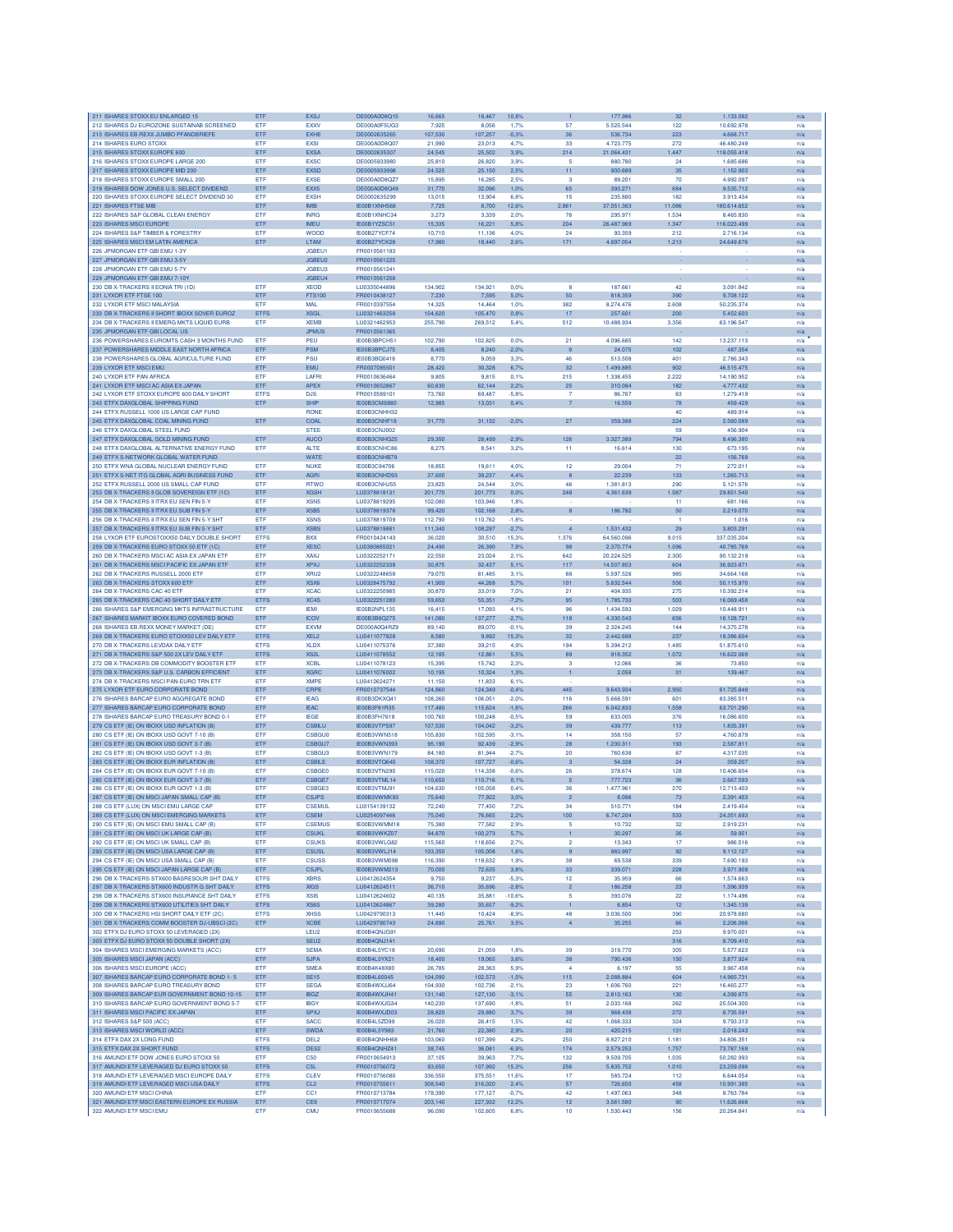| 323 AMUNDI ETF MSCI EUROPE                                                                   | ETF                        | CEU                                 | FR0010655696                 | 116,490              | 123,215              | 5,8%               | 75                           | 2.656.611                | 348                   | 22.614.423                 | n/a        |
|----------------------------------------------------------------------------------------------|----------------------------|-------------------------------------|------------------------------|----------------------|----------------------|--------------------|------------------------------|--------------------------|-----------------------|----------------------------|------------|
| 324 AMUNDI ETF MSCI INDIA                                                                    | ETF                        | C <sub>12</sub>                     | FR0010713727                 | 284,440              | 302.542              | 6.4%               | 16                           | 704.849                  | 209                   | 5,598,730                  | n/a        |
| 325 AMUNDI ETF MSCI ITALY<br>326 AMUNDI ETF MSCI PACIFIC EX JAPAN                            | ETF<br>ETF                 | C <sub>I1</sub><br>CPS              | FR0010655720<br>FR0010713669 | 57,810<br>308,670    | 65,008<br>324,383    | 12,5%<br>5.1%      | 70<br>26                     | 1.459.087<br>610.030     | 773<br>194            | 31.916.404<br>2.625.603    | n/a<br>n/a |
| 327 AMUNDI ETF MSCI USA                                                                      | ETF                        | CU <sub>2</sub>                     | FR0010688275                 | 115,810              | 117,417              | 1,4%               | 91                           | 1.460.581                | 576                   | 11.160.045                 | n/a        |
| 328 AMUNDI ETF SHORT DOW JONES EURO STOXX 50                                                 | <b>ETFS</b>                | C <sub>5</sub> S                    | FR0010757781                 | 38,430               | 35,452               | $-7,8%$            | 13                           | 95.198                   | 73                    | 590.432                    | n/a        |
| 329 AMUNDI ETF SHORT MSCI EUROPE DAILY                                                       | <b>ETFS</b>                | C <sub>RE</sub>                     | FR0010791186                 | 43,110               | 40,602               | $-5.8%$            | 17                           | 568.307                  | 110                   | 3.497.606                  | n/a        |
| 330 AMUNDI ETF SHORT MSCI USA DAILY                                                          | <b>ETFS</b>                | C <sub>2U</sub>                     | FR0010791194                 | 48.110               | 47.251               | $-1.8%$            | 26                           | 692.367                  | 149                   | 2.686.128<br>24 648 525    | n/a        |
| 331 LYXOR ETF EUMTS AAA MACROWEIGHT GOV BOND<br>332 LYXOR ETF EUR CORP BOND EX FINANCIAL     | ETF<br>ETF                 | <b>EMAAA</b><br>CBEF                | FR0010820258<br>FR0010814236 | 123,440<br>114,420   | 120.497<br>112,791   | $-2.4%$<br>$-1,4%$ | 302<br>243                   | 5.272.211<br>9.633.741   | 1.117<br>1.208        | 25.443.547                 | n/a<br>n/a |
| 333 CS ETF (IE) ON EURO STOXX 50                                                             | ETF                        | <b>CSSX5E</b>                       | IE00B53L3W79                 | 53,370               | 57,539               | 7,8%               | 95                           | 5.820.844                | 514                   | 29.772.422                 | n/a        |
| 334 CS ETF (IE) ON DOW JONES IND AVERAGE                                                     | ETF                        | <b>CSINDU</b>                       | IE00B53L4350                 | 97,510               | 98,805               | 1,3%               | 4                            | 317.523                  | 50                    | 4.824.954                  | n/a        |
| 335 CS ETF (IE) ON NASDAQ 100                                                                | ETF                        | <b>CSNDX</b>                        | IE00B53SZB19                 | 108,120              | 109,000              | 0,8%               | 58                           | 835.029                  | 365                   | 10.334.044                 | n/a        |
| 336 CS ETF (IE) ON FTSE 100                                                                  | <b>FTF</b>                 | <b>CSUKX</b>                        | IE00B53HP851                 | 81,270               | 85,567               | 5.3%               | $\overline{2}$               | 380,605                  | 41                    | 4.520.762                  | n/a        |
| 337 CS ETF (IE) ON FTSE MIB<br>338 CS ETF (IE) ON NIKKEI 225                                 | ETF<br>ETF                 | <b>CSMIB</b><br><b>CSNKY</b>        | IE00B53L4X51<br>IE00B52MJD48 | 40.330<br>75.920     | 45,480<br>77,667     | 12.8%<br>2,3%      | 88<br>10                     | 4.043.041<br>573.910     | 669<br>109            | 32.565.893<br>3.684.185    | n/a        |
| 339 CS ETF (IE) ON MSCI PACIFIC EX JAPAN                                                     | ETF                        | <b>CSPXJ</b>                        | IE00B52MJY50                 | 74,040               | 77,560               | 4.8%               |                              | 464.721                  | 41                    | 3.355.338                  | n/a<br>n/a |
| 340 CS ETF (IE) ON MSCI CANADA                                                               | ETF                        | <b>CSCA</b>                         | IE00B52SF786                 | 79.720               | 80,458               | 0.9%               | 45                           | 2.992.398                | 420                   | 17.553.899                 | n/a        |
| 341 CS ETF (IE) ON MSCI UK                                                                   | ETF                        | <b>CSUK</b>                         | <b>IE00B539E030</b>          | 77,750               | 82.253               | 5.8%               | 12                           | 2.013.798                | 35                    | 4.184.881                  | n/a        |
| 342 CS ETF (IE) ON MSCI USA                                                                  | ETF                        | CSUS                                | IE00B52SFT06                 | 91,470               | 92.725               | 1.4%               | 17                           | 2.096.837                | 55                    | 7.615.464                  | n/a        |
| 343 CS ETF (IE) ON MSCI JAPAN                                                                | ETF                        | CSJP                                | IE00B53QDK08                 | 68,230               | 70,769               | 3.7%               | 9                            | 1.884.204                | 182                   | 7.837.390                  | n/a        |
| 344 CS ETF (IE) ON MSCI EUROPE<br>345 CS ETF (IE) ON MSCI EMU                                | ETF<br>ETF                 | CSEU<br><b>CSEML</b>                | IE00B53QFR17<br>IE00B53QG562 | 64,910<br>54,010     | 68,594<br>57,666     | 5.7%<br>6,8%       | 15                           | 127.700<br>652.283       | 44<br>49              | 5.561.957<br>2.116.632     | n/a<br>n/a |
| 346 ISHARES EURO STOXX 50 (ACC)                                                              | ETF                        | <b>IEUA</b>                         | IE00B4L5YV07                 | 20,385               | 21,879               | 7,3%               | 36                           | 2.764.169                | 187                   | 9.879.552                  | n/a        |
| 347 LYXOR ETF FTSE EPRANAREIT DEV EUROPE                                                     | ETF                        | <b>REEU</b>                         | FR0010833558                 | 26,270               | 27,297               | 3,9%               | $10$                         | 147.793                  | 68                    | 929.635                    | n/a        |
| 348 LYXOR ETF FTSE EPRANAREIT UNITED STATES                                                  | ETF                        | <b>REUSA</b>                        | FR0010833566                 | 32,320               | 33,382               | 3,3%               | 30                           | 491.384                  | 223                   | 3.281.466                  | n/a        |
| 349 LYXOR ETF FTSE EPRANAREIT ASIA EX-JAPAN                                                  | ETF                        | REASIA                              | FR0010833541                 | 7,920                | 8,307                | 4.9%               | 30                           | 840.109                  | 147                   | 3.268.173                  | n/a        |
| 350 LYXOR ETF MSCI WORLD REAL ESTATE<br>351 POWERSHARES FTSE RAFI HONG KONG CHINA            | ETF<br>ETF                 | REWLD<br>PRH                        | FR0010833574<br>IE00B3BPCG45 | 30,220<br>13,655     | 31,759<br>13,759     | 5.1%<br>0.8%       | 19<br>$\sqrt{5}$             | 172.730<br>11.269        | 140<br>69             | 1.639.124<br>121.919       | n/a<br>n/a |
| 352 AMUNDI ETF MSCI EUROPE BANKS                                                             | ETF                        | CB <sub>5</sub>                     | FR0010688176                 | 49,410               | 55,612               | 12,6%              | $\overline{4}$               | 27.490                   | 135                   | 2.352.253                  | n/a        |
| 353 AMUNDI ETF MSCI EUROPE CONSUM DISCRETION                                                 | ETF                        | CD <sub>6</sub>                     | FR0010688184                 | 102,310              | 104,757              | 2,4%               | $\mathbf{2}$                 | 448.502                  | 16                    | 2.119.742                  | n/a        |
| 354 AMUNDI ETF MSCI EUROPE CONSUMER STAPLES                                                  | <b>FTF</b>                 | CS5                                 | FR0010688168                 | 186,920              | 194,555              | 4.1%               | $\boldsymbol{A}$             | 626.189                  | 16                    | 883,643                    | n/a        |
| 355 AMUNDI ETF MSCI EUROPE HEALTHCARE                                                        | ETF                        | CH <sub>5</sub>                     | FR0010688192                 | 121,770              | 128,856              | 5.8%               | 20                           | 862.046                  | 161                   | 2.977.874                  | n/a        |
| 356 AMUNDI ETF MSCI EUROPE INDUSTRIALS                                                       | ETF                        | <b>CIN</b>                          | FR0010688218                 | 147,730              | 152.702              | 3.4%               | $\mathbf{1}$                 | 22.215                   | 15                    | 1.460,545                  | n/a        |
| 357 AMUNDI ETF MSCI EUROPE IT<br>358 AMUNDI ETF MSCI EUROPE MATERIALS                        | ETF<br>ETF                 | CIG<br>C8M                          | FR0010713768<br>FR0010791137 | 43,705<br>221,620    | 44,199<br>228,539    | 1,1%<br>3,1%       | 4                            | 7.427                    | $\overline{9}$<br>12  | 702.196<br>391.022         | n/a<br>n/a |
| 359 AMUNDI ETF MSCI EUROPE TELECOM SERVICES                                                  | ETF                        | CT5                                 | FR0010713735                 | 72,170               | 78,509               | 8.8%               | $\mathbf{1}$                 | 528                      | 14                    | 3.251.123                  | n/a        |
| 360 AMUNDI ETF MSCI EUROPE UTILITIES                                                         | ETF                        | CU <sub>5</sub>                     | FR0010688234                 | 116,230              | 127,759              | 9.9%               | $\overline{2}$               | 337.049                  | 14                    | 3.501.381                  | n/a        |
| 361 AMUNDI ETF MSCI WORLD ENERGY                                                             | ETF                        | <b>CWE</b>                          | FR0010791145                 | 224,460              | 233,056              | 3,8%               | 15                           | 563.335                  | 134                   | 8.122.233                  | n/a        |
| 362 AMUNDI ETF MSCI WORLD FINANCIALS                                                         | ETF                        | <b>CWF</b>                          | FR0010791152                 | 70.750               | 74,819               | 5.8%               |                              |                          | 9                     | 506,086                    | n/a        |
| 363 AMUNDI ETF REAL ESTATE REIT IEIF                                                         | ETF                        | C8R                                 | FR0010791160                 | 176,470              | 184,795              | 4,7%               | $\mathbf{1}$                 | 179                      | $\overline{9}$        | 8,584                      | n/a        |
| 364 AMUNDI ETF MSCI EUROPE INSURANCE<br>365 DB X-TRACKERS SHORTDAX X2 DAILY ETP              | ETF<br><b>ETFS</b>         | C <sub>I5</sub><br>XSD <sub>2</sub> | FR0010688226<br>LU0411075020 | 44.205<br>29,765     | 48.904<br>27,787     | 10,6%<br>$-6,6%$   | $\overline{2}$<br>259        | 46.503<br>8.070.314      | 14<br>486             | 1.493.144<br>35.959.246    | n/a<br>n/a |
| 366 DB X-TRACKERS FTSE100 LEV DAILY ETE                                                      | <b>ETFS</b>                | XUL <sub>2</sub>                    | LU0412625088                 | 9.565                | 10,678               | 11,6%              | 11                           | 2.329                    | 94                    | 2.022.829                  | n/a        |
| 367 DB X-TRACKERS S&P500 2XINVERSE DAILY ETF                                                 | <b>ETFS</b>                | XT21                                | LU0411078636                 | 12.145               | 10,747               | $-11,5%$           | 607                          | 8.925.738                | 3.960                 | 47.573.831                 | n/a        |
| 368 DB X-TRACKERS EURSTX50 DOUBSHRT DAI ETF                                                  | <b>ETFS</b>                | <b>XEDS</b>                         | 1110417510616                | 25,610               | 21.728               | $-15.2%$           | 173                          | 2.725.081                | 969                   | 20.019.252                 | n/a        |
| 369 AMUNDI ETF COMMODITIES S&P GSCI (LE)                                                     | ETF                        | CL7                                 | FR0010821728                 | 253,960              | 255,011              | 0,4%               |                              |                          | 19                    | 1.056.964                  | n/a        |
| 370 AMUNDI ETF COMMODIT S&P GSCI AGRICULTURE                                                 | ETF                        | CA <sub>8</sub>                     | FR0010821736<br>FR0010821744 | 62,460               | 69,637               | 11.5%              | 25                           | 398.755                  | 140                   | 2.234.904                  | n/a        |
| 371 AMUNDI ETF COMMODITIES S&P GSCI METALS<br>372 AMUNDI ETF COMMODIT S&P GSCI NON ENERGY    | ETF<br>ETF                 | <b>CMEV</b><br><b>NEG</b>           | FR0010821777                 | 233,010<br>191,150   | 227,516<br>200,017   | $-2.4%$<br>4.6%    | 37                           | 871.988                  | 218<br>$\mathfrak{p}$ | 8.291.485<br>2.790         | n/a<br>n/a |
| 373 AMUNDI ETF EURO CORPORATES                                                               | ETF                        | CC <sub>4</sub>                     | FR0010754119                 | 183,670              | 182,620              | $-0,6%$            | 45                           | 1.472.850                | 355                   | 6.613.518                  | n/a        |
| 374 AMUNDI ETF EURO INFLATION                                                                | ETF                        | C <sub>13</sub>                     | FR0010754127                 | 173,680              | 173,425              | $-0.1%$            | -9                           | 114,518                  | 103                   | 2.275.889                  | n/a        |
| 375 AMUNDI ETF MSCI BRAZIL                                                                   | ETF                        | <b>BRZ</b>                          | FR0010821793                 | 40,375               | 40,703               | 0.8%               | 99                           | 2.162.231                | 827                   | 11.591.065                 | n/a        |
| 376 AMUNDI ETF MSCI EUROPE EX EMU                                                            | ETF                        | CUS                                 | FR0010821819                 | 136,680              | 143,636              | 5.1%               | $\overline{2}$               | 27.711                   | 15                    | 717.686                    | n/a        |
| 377 AMUNDI ETF MSCI WORLD EX EMU                                                             | ETF                        | CM9                                 | FR0010756114                 | 125,660              | 128,728              | 2,4%               | 5<br>5                       | 862.433                  | 40                    | 5.135.213                  | n/a        |
| 378 AMUNDI ETF SHT GOVT EUROMTS BROAD INV GR<br>379 AMUNDI ETF SHT GOVT EUROMTS 10-15 INV GR | <b>ETFS</b><br><b>ETFS</b> | SB <sub>0</sub><br>S <sub>10</sub>  | FR0010821850<br>FR0010823385 | 105,950<br>100,260   | 106,771<br>101,047   | 0.8%<br>0.8%       | 3                            | 131.524<br>11.674        | 13<br>179             | 262.959<br>6.884.532       | n/a<br>n/a |
| 380 AMUNDI ETF SHT GOVT EUROMTS 1-3 INV GF                                                   | <b>ETFS</b>                | S <sub>13</sub>                     | FR0010821876                 | 121,880              | 121.220              | $-0.5%$            | 6                            | 2.423.154                | 12                    | 2.467.007                  | n/a        |
| 381 AMUNDI ETF SHT GOVT EUROMTS 3-5 INV GR                                                   | <b>ETFS</b>                | S <sub>35</sub>                     | FR0010823401                 | 110,510              | 110,175              | $-0.3%$            |                              |                          | 14                    | 325.422                    | n/a        |
| 382 AMUNDI ETF SHT GOVT EUROMTS 5-7 INV GR                                                   | <b>ETFS</b>                | S <sub>5</sub> B                    | FR0010823443                 | 104,360              | 104,114              | $-0,2%$            |                              |                          | 6                     | 38,841                     | n/a        |
| 383 AMUNDI ETF SHT GOVT EUROMTS 7-10 INV GR                                                  | <b>ETFS</b>                | S71                                 | FR0010823450                 | 101,210              | 101,679              | 0.5%               | $\overline{2}$               | 6.653                    | 11                    | 69.320                     | n/a        |
| 384 CS ETF (IE) ON S&P 500                                                                   | ETF<br><b>ETFS</b>         | <b>CSSPX</b><br>ITL <sub>2</sub>    | IE00B5BMR087                 | 92,200<br>37,820     | 93,684               | 1.6%<br>25,5%      | 108<br>2.050                 | 2.298.323                | 636<br>8.483          | 27.388.639                 | n/a        |
| 385 ETFX FTSE MIB LEVERAGED (2X) FUND<br>386 ETFX FTSE MIB SUPER SHORT STRATEGY (2X)         | <b>ETFS</b>                | ITS <sub>2</sub>                    | IE00B4V5WD83<br>IE00B4TG8N52 | 113,790              | 47,460<br>85,770     | $-24,6%$           | 2.505                        | 26.067.258<br>68.253.146 | 10.994                | 107.009.283<br>265.001.796 | n/a<br>n/a |
| 387 LYXOR ETF EURO STOXX 50 DIVIDENDS                                                        | ETF                        | <b>DIV</b>                          | FR0010869529                 | 90.950               | 96.120               | 5,7%               |                              | 454,557                  | 58                    | 1.029.439                  | n/a        |
| 388 UBS-ETF EURO STOXX 50 A                                                                  | ETF                        | E50EUA                              | LU0136234068                 | 21,635               | 23,305               | 7,7%               | 20                           | 14.758.901               | 130                   | 112.171.304                | n/a        |
| 389 UBS-ETF EURO STOXX 50 I                                                                  | ETF                        | E50EUI                              | LU0155367302                 | 21,665,550           | 23.341.500           | 7.7%               |                              |                          |                       | 256.112                    | n/a        |
| 390 UBS-ETF MSCI EMU A                                                                       | ETF                        | <b>EMUEUA</b>                       | LU0147308422                 | 70,430               | 75,240               | 6,8%               | 30                           | 356.538                  | 134                   | 5.210.955                  | n/a        |
| 391 UBS-ETF MSCI EMU I<br>392 LIBS-ETE MSCLEMU VALUE A                                       | ETF<br>ETF                 | <b>EMUEUI</b><br><b>EMVEUA</b>      | LU0446735093<br>LU0446734369 | 71.100,910<br>24.970 | 75.931,766<br>27.292 | 6,8%<br>9.3%       | $\overline{2}$               | 2.118                    | 13                    | 16,058                     | n/a<br>n/a |
| 393 UBS-ETF MSCI EUROPE A                                                                    | ETF                        | <b>EUREUA</b>                       | LU0446734104                 | 42.075               | 44.512               | 5.8%               | 1                            | 352,835                  | $\overline{2}$        | 361,645                    | n/a        |
| 394 UBS-ETF MSCI CANADA I                                                                    | ETF                        | CANEUI                              | LU0446734955                 | 22.518,910           | 22.742,784           | 1.0%               | $\mathbf{1}$                 | 226.805                  | 21                    | 4.525.539                  | n/a        |
| 395 UBS-ETF MSCI EUROPE I                                                                    | ETF                        | <b>EUREUI</b>                       | LU0446734286                 | 42.061,800           | 44.516,047           | 5,8%               |                              |                          | $\mathbf{1}$          | 177.852                    | n/a        |
| 396 UBS-ETF MSCI JAPAN                                                                       | ETF                        | <b>JPNEUI</b>                       | LU0258212462                 | 22.609,610           | 23.462,538           | 3.8%               |                              |                          |                       |                            | n/a        |
| 397 UBS-ETF MSCI JAPAN A<br>398 UBS-ETF MSCI PACIFIC (EX JAPAN) A                            | ETF<br>ETF                 | <b>JPNEUA</b><br>PACEUA             | LU0136240974<br>LU0446734526 | 22,595<br>29.495     | 23,451<br>31,035     | 3,8%<br>5.2%       | $\overline{4}$<br>8          | 40.694<br>6.156.000      | 23<br>21              | 531.932<br>11.429.875      | n/a        |
| 399 UBS-ETF MSCI USA A                                                                       | ETF                        | <b>USAEUA</b>                       | LU0136234654                 | 101,070              | 102,480              | 1,4%               | 10 <sup>1</sup>              | 6.595.223                | 84                    | 16.621.684                 | n/a<br>n/a |
| 400 UBS-ETF MSCIUSA I                                                                        | ETF                        | <b>USAEU</b>                        | LU0446735259                 | 101.297.850          | 102.559.050          | 1,2%               | 4                            | 2.250.347                | 18                    | 11,600,678                 | n/a        |
| 401 UBS-ETF MSCI WORLD A                                                                     | ETF                        | <b>WRDEUA</b>                       | LU0340285161                 | 95,860               | 98,862               | 3.1%               |                              | 4.738                    | 21                    | 2.305.564                  | n/a        |
| 402 UBS-ETF MSCI CANADA A                                                                    | ETF                        | CANEUA                              | LU0446734872                 | 22,505               | 22,704               | 0.9%               | 10                           | 604.192                  | 136                   | 15.213.103                 | n/a        |
| 403 UBS-ETF MSCI WORLD I<br>404 DB X-TRACKERS II EUR INFLATION SWAP 5 Y                      | ETF<br><b>FTF</b>          | WRDEUI<br>XIE5                      | LU0446735416                 | 95.870,820           | 98.590,453           | 2,8%               | $\mathbf{1}$<br>$\mathbf{1}$ | 382.266                  | 7                     | 4.379.889                  | n/a        |
| 405 DB X-TRACKERS II EUR LIQ CORPORATE 100                                                   | ETF                        | <b>XBLC</b>                         | LU0426245436<br>LU0478205379 | 112,790<br>130,090   | 112,975<br>130,049   | 0.2%<br>0.0%       | 6                            | 10.209<br>27.441         | 19<br>62              | 294,503<br>4.336.602       | n/a        |
| 406 LYXOR ETF S&P 500 (A)                                                                    | ETF                        | <b>SPX</b>                          | LU0496786574                 | 10,695               | 10,866               | 1.6%               | 276                          | 7.636.145                | 2.029                 | 44.051.513                 | n/a<br>n/a |
| 407 LYXOR ETF AUSTRALIA                                                                      | ETF                        | <b>AUST</b>                         | LU0496786905                 | 33,130               | 34,788               | 5.0%               | 63                           | 1.354.311                | 576                   | 4.838.247                  | n/a        |
| 408 LYXOR ETF CANADA                                                                         | ETF                        | CAN                                 | LU0496786731                 | 51,630               | 52,262               | 1,2%               | 47                           | 1.041.870                | 424                   | 7.945.791                  | n/a        |
| 409 LYXOR ETF DAILY SHORTDAX X2                                                              | <b>ETFS</b>                | DAX2S                               | FR0010869495                 | 30,485               | 28,482               | $-6,6%$            | 2.326                        | 50.709.335               | 18.575                | 374.076.975                | n/a        |
| 410 LYXOR ETF DAILY DOUBLE SHORT BUND                                                        | <b>ETFS</b>                | <b>BUND2S</b>                       | FR0010869578                 | 60,990               | 64,414               | 5.6%               | 1.419                        | 33.160.593               | 7.971                 | 225 538 057                | n/a        |
| 411 AMUNDI ETF GOV BOND EUROMTS BROAD INV GR<br>412 AMUNDLETE GOVT BOND EUROMTS 1-3 INV GR   | ETF<br><b>ETF</b>          | CB <sub>3</sub><br>C <sub>13</sub>  | FR0010754192<br>FR0010754135 | 179,200<br>159,010   | 177,787<br>159.911   | $-0,8%$<br>0.6%    | 13<br>59                     | 3.946.999<br>1.157.977   | 60<br>213             | 10.954.424<br>25.199.979   | n/a<br>n/a |
| 413 AMUNDI ETF GOVT BOND EUROMTS 3-5 INV GR                                                  | ETF                        | C <sub>33</sub>                     | FR0010754168                 | 173,300              | 173,844              | 0,3%               |                              |                          | 11                    | 8.002.746                  | n/a        |
| 414 AMUNDI ETF GOVT BOND EUROMTS 5-7 INV GR                                                  | ETF                        | C53                                 | FR0010754176                 | 181,290              | 181,554              | 0,1%               | $\mathbf{1}$                 | 217.764                  | 5                     | 1.509.012                  | n/a        |
| 415 AMUNDI ETF GOVT BOND EUROMTS 7-10 INV GR                                                 | ETF                        | C73                                 | FR0010754184                 | 185,140              | 184,178              | $-0.5%$            | $\mathbf{1}$                 | 2.014                    | 8                     | 6.560.728                  | n/a        |
| 416 AMUNDI ETF GOVT BOND EUROMTS10-15 INV GR                                                 | ETF                        | C10                                 | FR0010754143                 | 181,490              | 179,944              | $-0.9%$            |                              |                          | 20                    | 41.803.875                 | n/a        |
| 417 AMUNDI ETF CASH 3 MONTHS EUROMTS INV GR<br>418 AMUNDI ETF MSCI GERMANY                   | ETF<br>ETF                 | C3M<br>CG1                          | FR0010754200<br>FR0010655712 | 120.150<br>116,390   | 120,187<br>119,261   | 0.0%<br>2.5%       | 178<br>128                   | 6.021.104<br>4.834.586   | 1.111<br>1.231        | 91.390.972<br>59,658,756   | n/a<br>n/a |
| 419 AMUNDI ETF MSCI JAPAN                                                                    | ETF                        | CJ1                                 | FR0010688242                 | 100,050              | 103,831              | 3,8%               | 35                           | 4.576.172                | 274                   | 28.886.922                 | n/a        |
| 420 AMUNDI ETF MSCI WORLD                                                                    | ETF                        | CW <sub>8</sub>                     | FR0010756098                 | 121,290              | 124,757              | 2.9%               | 19                           | 471.178                  | 206                   | 8.915.850                  | n/a        |
| 421 AMUNDI ETF EONIA                                                                         | ETF                        | CE3                                 | FR0010718841                 | 1.402,260            | 1.402,468            | 0.0%               | 46                           | 3.433.032                | 269                   | 30.475.165                 | n/a        |
| 422 AMUNDI ETF S&P 500                                                                       | ETF                        | A500                                | FR0010892224                 | 16,920               | 17,185               | 1.6%               | 138                          | 2.796.345                | 1.320                 | 19.217.271                 | n/a        |
| 423 AMUNDI ETF NASDAQ 100                                                                    | ETF                        | ANX                                 | FR0010892216                 | 21,290               | 21,471               | 0,8%               | 137                          | 2.685.611                | 1.193                 | 20.944.700                 | n/a        |
| 424 AMUNDI ETF FTSE/MIB<br>425 AMUNDI ETF GOVT LOW RATE EUROMTS INV GR                       | ETF<br>ETF                 | <b>FMI</b><br>X1G                   | FR0010892208<br>FR0010892190 | 20.315<br>158,390    | 22,883<br>160,647    | 12.6%<br>1,4%      | 212<br>17                    | 5.155.954<br>1.271.796   | 1.369<br>75           | 24.618.599<br>9.632.101    | n/a        |
| 426 DB X-TRACKERS S&P 500 ETF                                                                | ETF                        | <b>XSPX</b>                         | LU0490618542                 | 16,958               | 17,230               | 1,6%               | 113                          | 5.463.011                | 711                   | 20.665.103                 | n/a<br>n/a |
| 427 DB X-TRACKERS MSCI MEXICO TRN INDEX ETF                                                  | ETF                        | <b>XMEX</b>                         | LU0476289466                 | 3,848                | 4,247                | 10,4%              | 187                          | 2.337.640                | 1.124                 | 18.130.349                 | n/a        |
| 428 DB X-TRACKERS MSCI CANADA TRN INDEX ETF                                                  |                            |                                     |                              |                      |                      |                    |                              |                          |                       |                            |            |
| 429 DB X-TRACKERS FTSE EPRA/NAREIT EUROZONE                                                  | ETF                        | <b>XCAN</b>                         | LU0476289540                 | 32,800               | 33,109               | 0.9%               | 4                            | 20.280                   | 64                    | 1.163.691                  | n/a        |
|                                                                                              | ETF                        | <b>XREU</b>                         | LU0489336965                 | 14,565               | 15,133               | 3,9%               |                              |                          | 9                     | 616.423                    | n/a        |
| 430 DB X-TRACKERS FTSE EPRANAREIT DEV EUROF                                                  | <b>ETF</b>                 | <b>XDER</b>                         | LU0489337690                 | 12,695               | 13.177               | 3.8%               | $\mathbf{1}$                 | 1.007                    | 15                    | 1.391.188                  | n/a        |
| 431 CS ETF (IE) ON MSCI EM EMEA                                                              | ETF                        | <b>CSEMEM</b>                       | IE00B5W0VQ55                 | 78.330               | 83,073               | 6.1%               | 6                            | 656,718                  | 22                    | 1.262.268                  | n/a        |
| 432 CS ETF (IE) ON MSCI RUSSIA ADR/GDR<br>433 CS ETF (IE) ON MSCI SOUTH AFRICA               | ETF<br>ETF                 | <b>CSRU</b><br><b>CSZA</b>          | IE00B5V87390<br>IE00B4ZTP716 | 75,360<br>87,430     | 80,208<br>89,763     | 6,4%<br>2,7%       | 134<br>16                    | 3.300.933<br>632.604     | 1.075<br>86           | 24.187.344<br>3.396.799    | n/a<br>n/a |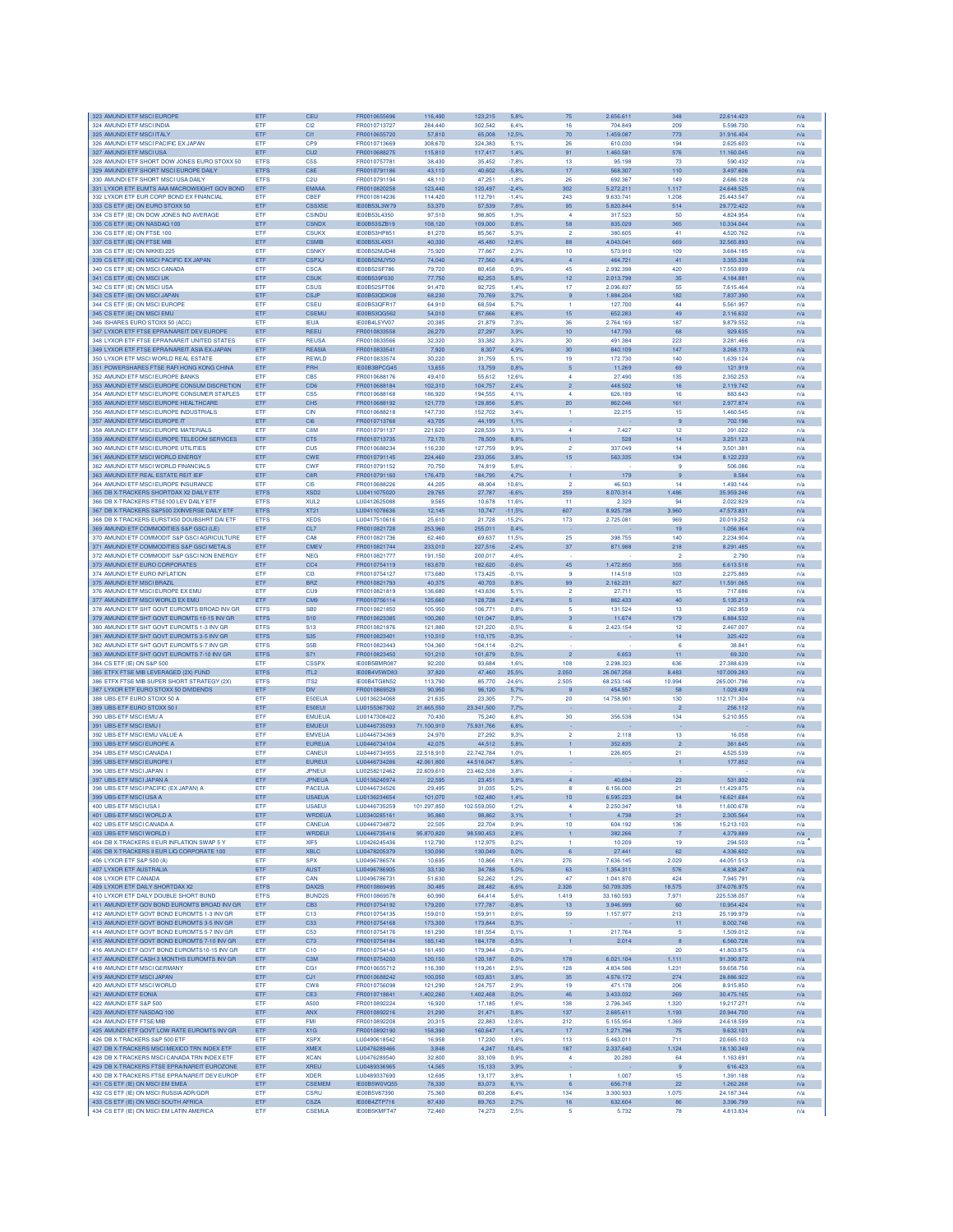| 435 CS ETF (IE) ON MSCI BRAZII                                                            | ETF                       | <b>CSBR</b>      | IE00B59L7C92                 | 64,910           | 65,346            | 0.7%             | 13                      | 1.008.158               | 333                       | 7.631.479           | n/a        |
|-------------------------------------------------------------------------------------------|---------------------------|------------------|------------------------------|------------------|-------------------|------------------|-------------------------|-------------------------|---------------------------|---------------------|------------|
| 436 CS ETF (IE) ON MSCI CHILE                                                             | ETF                       | CSCL             | IE00B5NLL897                 | 76,680           | 78,576            | 2.5%             | 35                      | 1.678.643               | 273                       | 7.341.466           | n/a        |
| 437 CS ETF (IE) ON MSCI MEXICO CAPPED                                                     | ETF                       | <b>CSMXCF</b>    | IE00B5WHFQ43                 | 92,820           | 102,221           | 10,1%            | 9                       | 672.105                 | 156                       | 9.895.831           | n/a        |
| 438 CS ETF (IE) ON CSI 300                                                                | ETF                       | <b>CSCSI3</b>    | IE00B5VG7J94                 | 80,360           | 73.138            | $-9.0%$          | 27                      | 1.160.681               | 285                       | 5.323.151           | n/a        |
| 439 CS ETF (IE) ON MSCI INDIA                                                             | ETF                       | <b>CSIN</b>      | IE00B564MX78                 | 58,610           | 62,314            | 6,3%             | 28                      | 1.536.597               | 196                       | 7.878.699           | n/a        |
| 440 CS ETF (IE) ON MSCI KOREA                                                             | ETF                       | <b>CSKR</b>      | IE00B5W4TY14                 | 89.770           | 91,184            | 1,6%             | $\overline{9}$          | 158.813                 | 113                       | 5.862.454           | n/a        |
| 441 CS ETF (IE) ON MSCI TAIWAN                                                            | ETF                       | <b>CSTW</b>      | IE00B5VL1928                 | 83,370           | 82,497            | $-1.0%$          |                         | 423.233                 | 173                       | 3.350.561           | n/a        |
| 442 CS ETF (IE) ON MSCI EM ASIA                                                           | ETF                       | CSEMAS           | <b>IE00B5L8K969</b>          | 75,500           | 77,079            | 2.1%             | 11                      | 1.404.726               | 67                        | 4.466.152           | n/a        |
| 443 CS ETF (IE) ON MSCI AUSTRALIA                                                         | ETF                       | CSAU             | IE00B5V70487                 | 88,330           | 93,358            | 5.7%             | 14                      | 521.085                 | 182                       | 5.867.128           | n/a        |
| 444 CS ETF (LUX) ON MSCI EMU MID CAP                                                      | ETF                       | <b>CSEMUM</b>    | LU0312694234                 | 46.095           | 48.651            | 5.5%             | 12                      | 35,988                  | 51                        | 1,658,807           | n/a        |
| 445 LYXOR ETF S&P 500 VIX FUTURE ENHANC ROLL                                              | ETF                       | <b>VIX</b>       | FR0011026897                 | 115,210          | 100,409           | 12,8%            | 369                     | 4.058.995               | 909                       | 11.089.245          | n/a        |
| 446 SPDR MSCI EUROPE CONSUMER DISCRETION ETF                                              | ETF                       | <b>STRI</b>      | FR0000001752                 | 55,770           | 57,055            | 2,3%             | $\mathbf{1}$            | 213.494                 | 7                         | 424.436             | n/a        |
| 447 SPDR MSCI EUROPE CONSUMER STAPLES ETF                                                 | ETF                       | <b>STSI</b>      | FR0000001745                 | 98,640           | 102,728           | 4.1%             |                         | 99                      | 16                        | 2.091.705           | n/a        |
| 448 SPDR MSCI EUROPE ENERGY ETF                                                           | ETF                       | <b>STNI</b>      | FR0000001810                 | 92,910           | 99,004            | 6.6%             | 8                       | 953.716                 | 29                        | 2.404.869           | n/a        |
| 449 SPDR MSCI EUROPE FINANCIALS ETF                                                       | ETF                       | <b>STZI</b>      | FR0000001703                 | 26,990           | 29,718            | 10,1%            | $\mathbf{1}$            | 70.575                  | 62                        | 9.943.906           | n/a        |
| 450 SPDR MSCI EUROPE HEALTH CARE ETF                                                      | ETF                       | <b>STWI</b>      | FR0000001737                 | 66,150           | 69,909            | 5.7%             | 10                      | 1.600.658               | 28                        | 3.098.566           | n/a        |
| 451 SPDR MSCI EUROPE INDUSTRIALS ETF                                                      | ETF                       | <b>STOI</b>      | FR0000001778                 | 80,480           | 83,214            | 3.4%             | $\overline{2}$          | 305.827                 | $\overline{9}$            | 822.935             | n/a        |
| 452 SPDR MSCI EUROPE INFORMATION TECH ETF                                                 | ETF                       | <b>STKI</b>      | FR0000001695                 | 26,010           | 26,339            | 1.3%             |                         | 47.945                  | 11                        | 266,850             | n/a        |
| 453 SPDR MSCI EUROPE MATERIALS ETF                                                        | ETF                       | <b>STPI</b>      | FR0000001794                 | 118,120          | 121,768           | 3.1%             | $\overline{2}$          | 356.040                 | $\overline{7}$            | 530.804             | n/a        |
| 454 SPDR MSCI EUROPE TELECOM SERVICES ETF                                                 | ETF                       | <b>STTI</b>      | FR000000168                  | 39.955           | 43,382            | 8.6%             |                         |                         | 5                         | 1.024.913           | n/a        |
| 455 SPDR MSCLEUROPE UTILITIES ETE                                                         | ETF                       | <b>STUI</b>      | FR0000001646                 | 62.330           | 68,427            | 9.8%             | $\overline{a}$          | 358,012                 | 19                        | 2.707.326           | n/a        |
| <b>456 SPDR MSCI EUROPE ETF</b>                                                           | ETF                       | EROI             | FR0000001885                 | 105,790          | 111,884           | 5.8%             | 119                     | 13,525.051              | 790                       | 61.768.899          | n/a        |
| 457 SPDR MSCI EUROPE SMALL CAP ETF                                                        | ETF                       | <b>SMCI</b>      | FR0010149880                 | 94.120           | 92.150            | $-2.1%$          |                         |                         | 14                        | 1.798.959           | n/a        |
| 458 ISHARES JPMORGAN \$ EMERGING MARKETS BOND                                             | ETF                       | <b>IEMB</b>      | IE00B2NPKV68                 | 88,400           | 89,293            | 1.0%             | 1,490                   | 28.387.926              | 6.812                     | 103.527.479         | n/a        |
| 459 LYXOR ETF MSCI WORLD TELECOM SERVICES                                                 | ETF                       | <b>TELEW</b>     | LU0533034129                 | 62,520           | 66,341            | 6,1%             | $\mathbf{1}$            | 943                     | 16                        | 643.707             | n/a        |
| 460 LYXOR ETF MSCI WORLD CONSUMER DISCRETION                                              | ETF                       | <b>DISW</b>      | LU0533032008                 | 109,440          | 109,900           | 0.4%             | 6                       | 42.560                  | 45                        | 619.903             | n/a        |
| 461 LYXOR ETF MSCI WORLD CONSUMER STAPLES                                                 | ETF                       | <b>STAW</b>      | LU0533032263                 | 152,160          | 154,738           | 1,7%             | 23                      | 344.115                 | 125                       | 1.855.278           | n/a        |
| 462 LYXOR ETF MSCI WORLD INDUSTRIALS                                                      | <b>FTF</b>                | <b>INDGW</b>     | LU0533033402                 | 134,700          | 137,077           | 1,8%             |                         |                         | 27                        | 469.651             | n/a        |
| 463 LYXOR ETF MSCI WORLD INFORMATION TECH                                                 | ETF                       | <b>TNOW</b>      | LU0533033667                 | 79,490           | 79,756            | 0.3%             | 13                      | 63,800                  | 149                       | 1.812.347           | n/a        |
| 464 LYXOR ETF MSCI WORLD UTILITIES                                                        | ETF                       | <b>UTIW</b>      | LU0533034558                 | 117,150          | 122,028           | 4.2%             | 8                       | 32.873                  | 25                        | 292,269             | n/a        |
| 465 LYXOR ETF MSCI AC ASIA EX JPN FINANCIALS                                              | ETF                       | <b>FINSA</b>     | FR0010930479                 | 20.285           | 21,047            | 3.8%             |                         |                         | 6                         | 41.074              | n/a        |
| 466 LYXOR ETF MSCI ASIA EX JPN CONSUM STAPLE                                              | ETF                       | <b>STAA</b>      | FR0010930495                 | 39.790           | 40,870            | 2,7%             | 13                      | 79.438                  | 280                       | 1.708.370           | n/a        |
| 467 LYXOR ETF MSCI AC ASIA EX JPN MATERIALS                                               | ETF                       | <b>MATA</b>      | FR0010930487                 | 37,855           | 38,126            | 0.7%             |                         | 730                     | 18                        | 59,291              | n/a        |
| 468 I YXOR FTE MSCLASIA EX JPN INFORMAT TECH                                              | ETF                       | <b>TNOA</b>      | FR0010930511                 | 20.275           | 20,381            | 0.5%             | $\mathbf{Q}$            | 19.263                  | 46                        | 263,362             | n/a        |
| 469 LYXOR ETF MSCI ASIA EX JPN INFRASTRUCTUR                                              | ETF                       | <b>IFRA</b>      | FR0010930503                 | 21,865           | 22,558            | 3.2%             | 9                       | 48.387                  | 67                        | 611.923             | n/a        |
| 470 LYXOR ETF MSCI WORLD ENERGY                                                           | ETF                       | ENERW            | LU0533032420                 | 223,980          | 232,483           | 3.8%             | 12                      | 534.105                 | 94                        | 2.937.243           |            |
|                                                                                           |                           |                  |                              |                  |                   |                  |                         |                         |                           |                     | n/a        |
| 471 LYXOR ETF MSCI WORLD MATERIALS                                                        | ETF                       | <b>MATW</b>      | LU0533033824                 | 206,380          | 210,698           | 2,1%             | 9                       | 95.816                  | 49                        | 427.900             | n/a        |
| 472 LYXOR ETF MSCI WORLD HEALTH CARE                                                      | ETF                       | <b>HLTW</b>      | LU0533033238                 | 109,590          | 113,920           | 4.0%             | 55                      | 418.935                 | 245                       | 4.006.831           | n/a        |
| 473 LYXOR ETF MSCI WORLD FINANCIALS                                                       | ETF                       | <b>FINSW</b>     | LU0533032859                 | 70,700           | 74,819            | 5.8%             | $\overline{2}$          | 953                     | 20                        | 132.019             | n/a        |
| 474 LYXOR ETF STX EU 600 OIL&GAS DAILY SHT                                                | <b>ETFS</b>               | <b>OILX</b>      | FR0010916809                 | 22,815           | 21,419            | $-6,1%$          | 3                       | 11.214                  | 13                        | 706.296             | n/a        |
| 475 LYXOR ETF STX EU 600 BASIC RES DAILY SHT                                              | <b>ETFS</b>               | <b>BRESX</b>     | FR0010916783                 | 9.935            | 9,438             | $-5.0%$          |                         | 17,299                  | 18                        | 838.747             | n/a        |
| 476 LYXOR ETF STOXX EU 600 BANKS DAILY SHORT                                              | <b>ETFS</b>               | <b>BNKX</b>      | FR0010916767                 | 44.025           | 39,392            | $-10.5%$         | 29                      | 676,290                 | 196                       | 3.268.853           | n/a        |
| 477 LYXOR ETF STX EU600 AUTOMOBILE DAILY SHT                                              | <b>ETFS</b>               | <b>AUTPX</b>     | FR0010916759                 | 15,650           | 15,931            | 1,8%             | 24                      | 507.062                 | 87                        | 3.340.671           | n/a        |
| 478 ISHARES MARKIT IBOXX EURO HIGH YIELD                                                  | ETF                       | <b>IHYG</b>      | IE00B66F4759                 | 99,400           | 102,691           | 3,39             | 600                     | 11.705.47               | 5.045                     | 115.444.348         | n/a        |
| 479 CS ETF (IE) ON MSCI WORLD                                                             | ETF                       | <b>CSWD</b>      | IE00B3NBFN86                 | 74,640           | 76,815            | 2,9%             | 16                      | 1.053.868               | 91                        | 3.547.790           | n/a        |
| 480 CS ETF (IE) CS GLOBAL ALTERNATIVE ENERGY                                              | <b>FTF</b>                | CSAF             | IE00B3YKW880                 | 30.390           | 31,550            | 3.8%             | 5                       | 4,899                   | 62                        | 557 602             | n/a        |
| 481 CS ETF (IE) ON FED FUNDS EFFECTIVE RATE                                               | ETF                       | CSFF             | IE00B3XDJG53                 | 80,800           | 78.718            | $-2.6%$          | 21                      | 1.093.504               | 70                        | 3.324.208           | n/a        |
| 482 CS ETF (IE) ON EONIA                                                                  | ETF                       | CSEO             | <b>IF00B42SXC22</b>          | 100.828          | 100.841           | 0.0%             | 20                      | 698.077                 | 417                       | 36.107.440          | n/a        |
| 483 LYXOR ETF IBOXX \$ TREASURIES 1-3Y                                                    | ETF                       | <b>US13</b>      | FR0010960955                 | 81,980           | 79,816            | $-2,6%$          | 212                     | 6.410.836               | 658                       | 20.742.482          | n/a        |
| 484 LYXOR ETF IBOXX \$ TREASURIES 5-7Y                                                    | ETF                       | <b>US57</b>      | FR0010961011                 | 88,150           | 85,463            | $-3.0%$          | 186                     | 2.597.759               | 364                       | 8.553.574           | n/a        |
| 485 LYXOR ETF IBOXX \$ TREASURIES 10Y+                                                    | ETF                       | <b>US10</b>      | FR0010961003                 | 108,030          | 103,227           | $-4.4%$          | 133                     | 3.562.042               | 595                       | 14.913.392          | n/a        |
| 486 LYXOR ETF IBOXX EUR LIQUID HIGH YIELD 30                                              | ETF                       | <b>HY</b>        | FR0010975771                 | 105,850          | 108,264           | 2.3%             | 129                     | 4.940.709               | 1.149                     | 27.718.957          | n/a        |
| 487 LYXOR ETF IBOXX USD LIQUID EMERG MKT SOV                                              | ETF                       | <b>EMKTE</b>     | FR0010967323                 | 88,680           | 89,777            | 1,2%             | 366                     | 4.451.776               | 1.663                     | 18.643.583          | n/a        |
| 488 DB X-TRACKERS II IBX EUR CORP FINANCIAL                                               | ETF                       | XB4F             | LU0484968812                 | 126,280          | 126,872           | 0.5%             | -3                      | 7.341                   | 32                        | 551.812             | n/a        |
| 489 DB X-TRACKERS II IBX EUR CORP NON-FINANC                                              | ETF                       | XB4N             | LU0484968655                 | 132,910          | 131,957           | $-0,7%$          | 11                      | 89.181                  | 68                        | 790.680             | n/a        |
| 490 DB X-TRACKERS II SOVER EUROZ YIELD PLUS                                               | ETF                       | XY4P             | LU0524480265                 | 117,420          | 119,264           | 1.6%             | 3                       | 72,944                  | 20                        | 936.975             | n/a        |
| 491 DB X-TRACKERS II IBX SOVEREIGN EUROZ AAA                                              | ETF                       | <b>XBAT</b>      | LU0484969463                 | 195,640          | 191,126           | $-2,3%$          | $\overline{2}$          | 12.723                  | 13                        | 289.394             | n/a        |
| 492 DB X-TRACKERS II IBX EUR GERMANY (1D)                                                 | ETF                       | <b>XBTR</b>      | LU0468896575                 | 194,970          | 190,023           | $-2.5%$          | 13                      | 378.980                 | 67                        | 9.912.082           | n/a        |
| 493 DB X-TRACKERS II IBOXX EUR GERMANY 1-3                                                | ETF                       | XB13             | LU0468897110                 | 154,400          | 154,075           | $-0.2%$          | 11                      | 490 426                 | 68                        | 2.511.559           | n/a        |
| 494 DB X-TRACKERS S&P500 EUR HEDGED ETF (3C)                                              | ETF                       | <b>XSPE</b>      | LU0490619193                 | 19,365           | 20.177            | 4.2%             | 257                     | 1.669.313               | 613                       | 11,884,996          | n/a        |
| 495 DB X-TRACKERS MSCI INDONESIA TRNI ETF                                                 | ETF                       | <b>XMIN</b>      | LU0476289623                 | 10,445           | 11,088            | 6.2%             | 84                      | 4.060.237               | 1.102                     | 17.784.582          | n/a        |
| 496 RBS MARKET ACC LEVERAGE FTSE 100 MONTHLY                                              | <b>ETFS</b>               | <b>RUKL</b>      | LU0562666072                 | 55,390           | 61,746            | 11,5%            | $\mathbf{1}$            | 712                     | $12 \,$                   | 1.301.670           | n/a        |
| 497 RBS LEVERAGE SHORT FTSE 100 MONTHLY                                                   | <b>ETFS</b>               | <b>RUKS</b>      | LU0562666155                 | 77,350           | 67,728            | $-12,4%$         | 3                       | 1.140.900               | 11                        | 1.793.728           | n/a        |
| 498 RBS MARKET ACC LEVERAGE FTSE MIB MONTHLY                                              | <b>ETFS</b>               | <b>RITI</b>      | LU0562666239                 | 21,285           | 26,822            | 26,0%            | 14                      | 47.849                  | 132                       | 2.629.342           | n/a        |
|                                                                                           | <b>ETFS</b>               | <b>RITS</b>      | LU0562666312                 | 146,650          |                   |                  | 86                      | 4.725.451               | 409                       | 14.543.611          |            |
| 499 RBS LEVERAGE SHORT FTSE MIB MONTHLY<br>500 ISHARES MSCI USA                           | ETF                       | <b>ISAM</b>      | IE00B60YJY07                 | 22,480           | 109,875<br>22,768 | $-25,1%$<br>1.3% | $\overline{2}$          | 206,854                 | 34                        | 1.907.499           | n/a<br>n/a |
|                                                                                           | ETF                       | <b>NFTY</b>      | IE00B3YX1R94                 | 14,060           | 15.117            |                  |                         | 1.677.522               | 173                       | 10.006.905          |            |
| 501 ISHARES S&P CNX NIFTY INDIA SWAP                                                      |                           |                  |                              |                  |                   | 7,5%             | 20                      |                         |                           |                     | n/a        |
| 502 ISHARES MSCI RUSSIA CAPPED SWAP                                                       | ETF                       | <b>RUSS</b>      | IE00B3Y06D14                 | 17,200           | 18,320            | 6.5%             | 41                      | 881.051                 | 194                       | 8.413.494           | n/a        |
| 503 ISHARES MSCI JAPAN MONTHLY EUR HEDGED                                                 | ETF                       | <b>IJPE</b>      | IE00B42Z5J44                 | 21,065           | 22,866            | 8.5%             | 73                      | 4.901.499               | 468                       | 29.333.434          | n/a        |
| 504 ISHARES MSCI WORLD MONTHLY EUR HEDGED                                                 | ETF                       | <b>IWDE</b>      | IE00B441G979                 | 25.285           | 26,465            | 4,7%             | 28                      | 1.525.202               | 247                       | 12.888.817          | n/a        |
| 505 ISHARES S&P500 MONTHLY EUR HEDGED                                                     | ETF                       | <b>IUSE</b>      | IE00B3ZW0K18                 | 28,630           | 29,750            | 3.9%             | 397                     | 36.298.123              | 2.043                     | 156.166.531         | n/a        |
| 506 RBS MARKET ACCESS LEVDAX X2 MONTHLY ETF                                               | <b>ETFS</b>               | <b>RDEL</b>      | 1110562665348                | 41,990           | 44,338            | 5.6%             | -5                      | 425.537                 | 93                        | 7,208,016           | n/a        |
| 507 RBS MARKET ACC SHORTDAX X2 MONTHLY                                                    | <b>ETFS</b>               | <b>RDES</b>      | LU0562665421                 | 67.760           | 63,942            | $-5.6%$          | 10 <sup>10</sup>        | 2.418.884               | 64                        | 3.430.367           | n/a        |
| 508 RBS MARKET ACC ESTXX50 MONTHLY LEVERAGE                                               | <b>ETFS</b>               | <b>REUL</b>      | LU0562665694                 | 32.040           | 37,145            | 15.9%            |                         | 124.100                 | 29                        | 2.200.327           | n/a        |
| 509 RBS MARKET ACC ESTXX50 MNTHLY DOUBLE SHT                                              | <b>ETFS</b>               | <b>REUS</b>      | LU0562665777                 | 99,070           | 84,520            | $-14,7%$         | $\overline{4}$          | 1.406.433               | 35                        | 6.656.506           | n/a        |
| 510 RBS S&P GSCI CAPPEDCOMP 2X LEV MNTHLY                                                 | <b>ETFS</b>               | <b>RGSL</b>      | LU0562665850                 | 43,695           | 45,606            | 4,4%             | 1                       | 2.564                   | 9                         | 67.847              | n/a        |
| 511 RBS S&P GSCI CAPPED COMP 2X INV MNTHLY                                                | <b>ETFS</b>               | <b>RGSS</b>      | LU0562665934                 | 98,960           | 89,264            | $-9,8%$          |                         |                         |                           |                     | n/a        |
| 512 AMUNDI ETF MSCI EMERGING MARKETS (A)                                                  | ETF                       | <b>AEEM</b>      | FR0010959676                 | 2,823            | 2,883             | 2,1%             | 106                     | 3.490.721               | 618                       | 23.915.444          | n/a        |
| 513 AMUNDLETE MSCLNOBDIC                                                                  | ETF                       | CN <sub>1</sub>  | FR0010655738                 | 191,280          | 201,184           | 5,2%             | 30                      | 483.249                 | 355                       | 8.191.579           | n/a        |
| 514 AMUNDI ETF GOVT HIGH RATE EUROMTS INV GR                                              | ETF                       | AM3A             | FR0010930636                 | 196,760          | 192,212           | $-2,3%$          | 4                       | 17.149                  | 45                        | 11.119.635          | n/a        |
| 515 AMUNDI ETF GLOBAL EMERG BOND MARKITIBOXX                                              | ETF                       | AGEB             | FR0010959668                 | 85,860           | 86,990            | 1,3%             | 250                     | 2.925.991               | 779                       | 8.649.329           | n/a        |
| 516 RBS MARKET ACCESS S&P 500 EUR HEDGED                                                  | ETF                       | <b>RSPE</b>      | LU0562681899                 | 25,760           | 26,844            | 4,2%             | 30                      | 579.856                 | 984                       | 16.520.894          | n/a        |
| 517 RBS MARKET ACC TOPIX EUR HEDGED                                                       | ETF                       | <b>RTSE</b>      | LU0562666403                 | 18,035           | 19,635            | 8,9%             | 46                      | 971.114                 | 483                       | 16.731.021          | n/a        |
| 518 DB X-TRACKERS MSCI WORLD CONS DISCR TRN                                               | ETF                       | <b>XWCD</b>      | LU0540979720                 | 10,965           | 11,000            | 0.3%             | $\mathbf{1}$            | 43,780                  | 22                        | 90.341              | n/a        |
| 519 DB X-TRACKERS MSCLWORLD CONS STAP TRN                                                 | ETF                       | <b>XWSD</b>      | LU0540980066                 | 15.210           | 15.523            | 2.1%             | 34                      | 235,602                 | 187                       | 1.806.550           | n/a        |
| 520 DB X-TRACKERS MSCI WORLD FINANCIALS TRN                                               | ETF                       | <b>XWFD</b>      | LU0540980140                 | 7,080            | 7,492             | 5,8%             |                         |                         | $\overline{2}$            | 12,262              | n/a        |
| 521 DB X-TRACKERS MSCI WORLD HEALTH CARE TRN                                              | ETF                       | XWHD             | LU0540980223                 | 10,905           | 11,414            | 4,7%             | 16 <sup>°</sup>         | 121.861                 | 102                       | 566.659             | n/a        |
| 522 DB X-TRACKERS MSCI WORLD INDUSTRIALS TRN                                              | ETF                       | <b>XWID</b>      | LU0540981387                 | 13,500           | 13,716            | 1.6%             | $\mathbf{1}$            | 5.454                   | 23                        | 306.036             | n/a        |
| 523 DB X-TRACKERS MSCI WORLD INFORM TECH TRN                                              | ETF                       | <b>XWND</b>      | LU0540980496                 | 7,965            | 7,983             | 0.2%             | $\overline{\mathbf{3}}$ | 17.688                  | 25                        | 127.582             | n/a        |
| 524 DB X-TRACKERS MSCI WORLD MATERIALS TRN                                                | ETF                       | <b>XWMD</b>      | LU0540980819                 | 20,675           | 21,090            | 2.0%             | $\mathbf{1}$            | 34.352                  | $\overline{2}$            | 37,832              | n/a        |
| 525 DB X-TRACKERS MSCI WORLD TELEC SERV TRN                                               | ETF                       | <b>XWTD</b>      | LU0540980579                 | 6.265            | 6.641             | 6.0%             | $\overline{2}$          | 30.734                  | $\overline{7}$            | 141,708             | n/a        |
| 526 DB X-TRACKERS MSCI WORLD UTILITIES TRN                                                | ETF                       | <b>XWUT</b>      | LU0540980652                 | 11.730           | 12.223            | 4.2%             | $\overline{2}$          | 36,087                  | з                         | 45,069              | n/a        |
| 527 DB X-TRACKERS MSCI WORLD ENERGY TRN                                                   | ETF                       | XWED             | LU0540980736                 | 22,495           | 23,360            | 3.8%             |                         |                         | 13 <sub>1</sub>           | 807.483             | n/a        |
| 528 DB X-TRACKERS MSCI EMERG MKT SHORT DAILY                                              | <b>ETFS</b>               | <b>XEMD</b>      | LU0518622286                 | 18,215           | 16,800            | $-7,8%$          | 23                      | 746.422                 | 170                       | 6.973.884           | n/a        |
| 529 DB X-TRACKERS MSCI MALAYSIA TRN INDEX                                                 | ETF                       | XCS3             | LU0514694370                 | 10,395           | 10,471            | 0.7%             | 13                      | 375.757                 | 116                       | 3.156.697           | n/a        |
|                                                                                           |                           |                  |                              |                  |                   |                  |                         |                         |                           | 12.651.460          |            |
| 530 DB X-TRACKERS MSCI THAILAND TRN INDEX<br>531 LYXOR FTE DAILY DOUBLE SHORT BTP         | <b>FTF</b><br><b>ETFS</b> | XCS4<br>BTP2S    | LU0514694701<br>EB0011023621 | 13.755           | 14,046<br>84,589  | 21%<br>$-5.1%$   | 77<br>873               | 2.468.290<br>23 611 935 | 522<br>4.840              | 116,476,219         | n/a        |
|                                                                                           |                           |                  |                              | 89,170           |                   |                  |                         |                         |                           |                     | n/a        |
| 532 LYXOR ETF DAILY LEVERAGED BTP                                                         | <b>ETFS</b>               | BTP2L            | FR0011023639                 | 100,980          | 105.100           | 4.1%             | 780                     | 14.824.450              | 4.799                     | 103.638.905         | n/a        |
| 533 LYXOR ETF DAILY LEVERAGED BUND                                                        | <b>ETFS</b>               | <b>BUND2L</b>    | FR0011023654                 | 150,560          | 142,300           | $-5,5%$          | 110                     | 16.131.004              | 330                       | 37.641.501          | n/a        |
| 534 OSSIAM ETF ISTOXX EUROPE MIN VARIANCE NR                                              | ETF                       | <b>EUMV</b>      | LU0599612842                 | 98,160           | 103,394           | 5,3%             | 36                      | 459.972                 | 77                        | 1.771.832           | n/a        |
| 535 OSSIAM ETF EURO STOXX 50 EQUAL WEIGHT NR                                              | ETF                       | S5EW             | LU0599613063                 | 76,820           | 83,333            | 8,5%             | ×                       |                         | 12                        | 1.072.220           | n/a        |
| 536 OSSIAM ETF STX EUROP 600 EQUAL WEIGHT NR                                              | ETF                       | S6EW             | LU0599613147                 | 42,850           | 44.994            | 5.0%             | ×                       |                         | 5.                        | 16.156              | n/a        |
| 537 OSSIAM ETF US MINIMUM VARIANCE NR                                                     | ETF                       | <b>SPMV</b>      | LU0599612685                 | 86,920           | 87,996            | 1,2%             | 35                      | 127.443                 | 113                       | 933.071             | n/a        |
| 538 AMUNDI ETF CAC 40                                                                     | ETF                       | C40              | FR0007080973                 | 34.945           | 37,437            | 7.1%             | 78                      | 1.027.112               | 175                       | 4.611.879           | n/a        |
| 539 AMUNDI ETF EURO STOXX SMALL CAP                                                       | ETF                       | ESM              | FR0010900076                 | 22,530           | 23,602            | 4,8%             |                         |                         | $\ensuremath{\mathsf{3}}$ | 784.257             | n/a        |
| 540 AMUNDI ETF MSCI EM LATIN AMERICA                                                      | ETF                       | <b>ALAT</b>      | FR0011020973                 | 12,950           | 13,320            | 2,9%             | 6                       | 54.209                  | 52                        | 450,551             | n/a        |
| 541 AMUNDI ETF MSCI EM ASIA                                                               | ETF                       | AASI             | FR0011020965                 | 16,795           | 17,111            | 1,9%             | $\overline{2}$          | 3.270                   | 31                        | 734.808             | n/a        |
| 542 ISHARES STOXX EUROPE 600 AUTO&PARTS (DE)                                              | ETF                       | A0Q4R2           | DE000A0Q4R28                 | 29,270           | 28,490            | $-2.7%$          | $\overline{2}$          | 44.334                  | 238                       | 716.203             | n/a        |
| 543 ISHARES STOXX EUROPE 600 BANKS (DE)                                                   | ETF                       | A0F5UJ           | DE000A0F5UJ7                 | 12,340           | 13,651            | 10.6%            | $\overline{4}$          | 56.566                  | 89                        | 2.247.311           | n/a        |
| 544 ISHARES STOXX EU 600 BASIC RESOURCE (DE)                                              | ETF                       | A0F5UK           | DE000A0F5UK5                 | 39.705           | 41,457            | 4.4%             | $\mathbf{1}$            | 10.138                  | 29                        | 120,058             | n/a        |
|                                                                                           |                           |                  |                              |                  |                   |                  |                         |                         |                           |                     |            |
| 545 ISHARES STOXX EUROPE 600 CHEMICALS (DE)<br>546 ISHARES STOXX EU 600 CONSTR&MATER (DE) | ETF<br>ETF                | A0H08E<br>A0H08F | DE000A0H08E0<br>DE000A0H08F7 | 55,530<br>22,175 | 56,738<br>24,062  | 2,2%             | $\overline{2}$          | 4.816                   | 225<br>16                 | 1.250.430<br>27.683 | n/a        |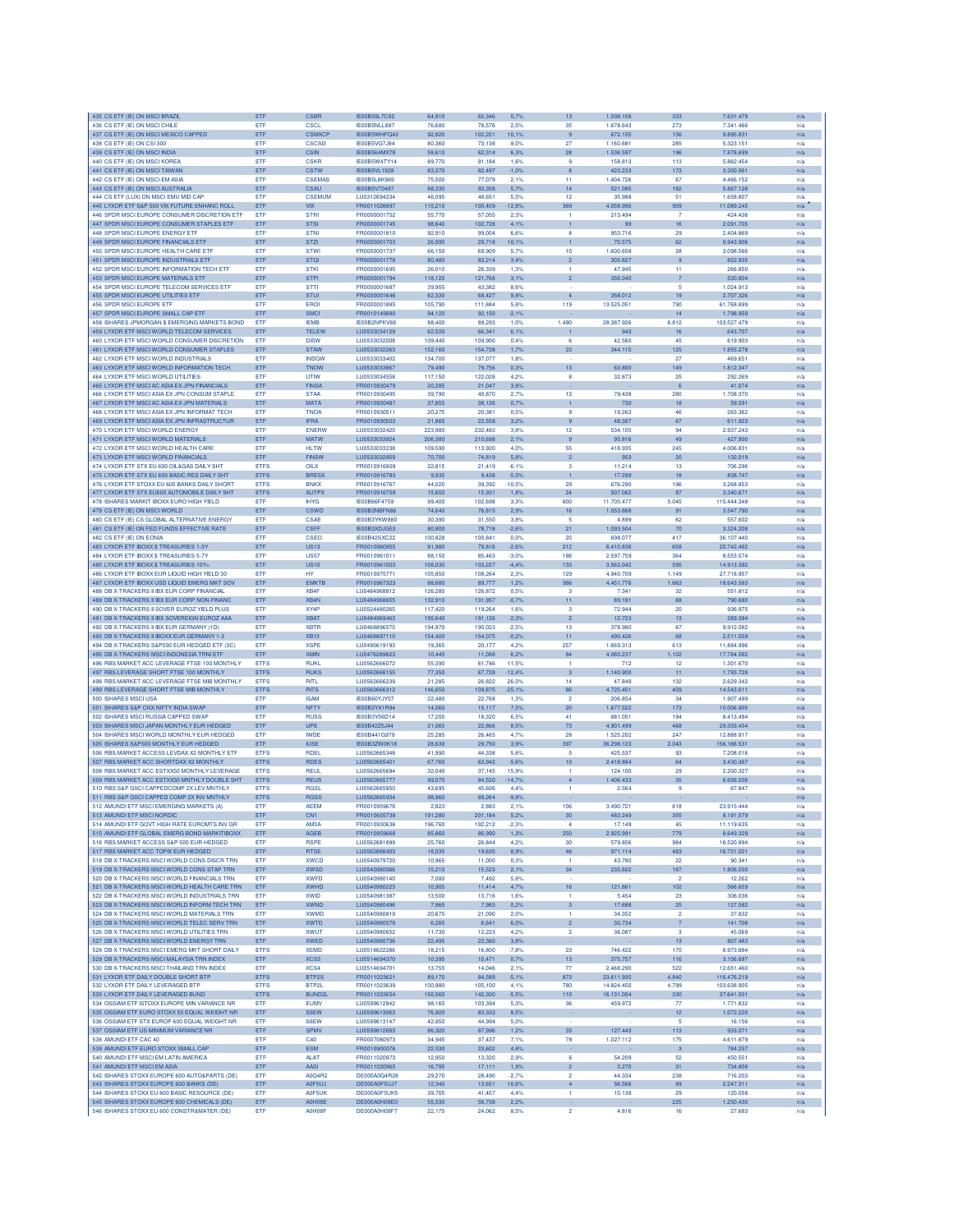| 547 ISHARES STOXX ELL600 FINANCIAL SERV (DE                                                 | ETF                        | <b>A0H08G</b>                  | DE000A0H08G5                  | 21,100             | 22.688             | 7,5%               |                                  |                        | 15                   | 37,490                   | n/a        |
|---------------------------------------------------------------------------------------------|----------------------------|--------------------------------|-------------------------------|--------------------|--------------------|--------------------|----------------------------------|------------------------|----------------------|--------------------------|------------|
| 548 ISHARES STOXX EUROPE 600 FOOD & BEV (DE)                                                | ETF                        | A0H08H                         | DE000A0H08H3                  | 41,150             | 43,065             | 4.7%               | 18                               | 328,862                | 81                   | 637.877                  | n/a        |
| 549 ISHARES STOXX EUROPE 600 HEALTHCARE (DE)                                                | ETF                        | A0Q4R3                         | DE000A0Q4R36                  | 43,890             | 46,138             | 5,1%               | $\sqrt{5}$                       | 177.922                | 35                   | 327.060                  | n/a        |
| 550 ISHARES STOXX EU 600 INDU GOOD&SERV (DE)<br>551 ISHARES STOXX EUROPE 600 INSURANCE (DE) | ETF<br>ETF                 | <b>A0H08J</b><br><b>A0H08K</b> | DE000A0H08J9<br>DE000A0H08K7  | 29,035<br>13,485   | 29,681<br>14.929   | 2,2%<br>10,7%      | $\overline{\mathbf{2}}$          | 46.783<br>858          | 5<br>26              | 75.315<br>766,030        | n/a        |
| 552 ISHARES STOXX EUROPE 600 MEDIA (DE                                                      | ETF                        | <b>A0H08L</b>                  | DE000A0H08L5                  | 16,120             | 17,173             | 6.5%               |                                  |                        | 5                    | 12.190                   | n/a<br>n/a |
| 553 ISHARES STOXX EUROPE 600 OIL & GAS (DE)                                                 | ETF                        | A0H08M                         | DE000A0H08M3                  | 30,900             | 32.703             | 5.8%               | $\mathbf{1}$                     | 990                    | 35                   | 615,930                  | n/a        |
| 554 ISHARES STOXX EU 600 PERS&HOUSEGOOD (DE)                                                | ETF                        | <b>A0H08N</b>                  | DE000A0H08N1                  | 46,555             | 47,523             | 2.1%               | 1                                | 4.861                  | $12 \,$              | 715.060                  | n/a        |
| 555 ISHARES STOXX EUROPE 600 REALESTATE (DE)                                                | ETF                        | A0Q4R4                         | DE000A0Q4R44                  | 11,345             | 11,910             | 5,0%               | $\mathbf{1}$                     | 11.600                 | $\sqrt{5}$           | 23.999                   | n/a        |
| 556 ISHARES STOXX EUROPE 600 RETAIL (DE                                                     | ETF                        | A0H08F                         | DE000A0H08P6                  | 24,110             | 25,630             | 6,3%               |                                  |                        | 1                    | 3.582                    | n/a        |
| 557 ISHARES STOXX EUROPE 600 TECHNOLOGY (DE)                                                | ETF                        | <b>A0H08Q</b>                  | DE000A0H08Q4                  | 19,030             | 19,154             | 0,7%               | 6                                | 74.883                 | 10                   | 120.42                   | n/a        |
| 558 ISHARES STOXX EUROPE 600 TELECOM (DE)                                                   | ETF                        | A0H08F                         | DE000A0H08R2                  | 23,285             | 25.165             | 8,1%               | -1.                              | 880                    | 13                   | 24.834                   | n/a        |
| 559 ISHARES STOXX EU 600 TRAVEL&LEISURE (DE                                                 | ETF                        | <b>A0H08S</b>                  | DE000A0H08S0                  | 12,330             | 12.956             | 5.1%               |                                  |                        | 55                   | 72,368                   | n/a        |
| 560 ISHARES STOXX EUROPE 600 UTILITIES (DE)                                                 | ETF                        | A0Q4R0<br><b>SEML</b>          | DE000A0Q4R02                  | 24,830             | 27.183             | 9.5%               | 8                                | 66.391<br>10.428.625   | 29                   | 144,366                  | n/a        |
| 561 ISHARES BARCAP EMERG MKT LOCAL GOVT BOND<br>562 DB X-TRACKERS MSCI BRIC TRN INDEX ETF   | ETF<br>ETF                 | <b>XBRI</b>                    | IE00B5M4WH52<br>LU0589685956  | 71,840<br>30,645   | 72,257<br>31,274   | 0.6%<br>2,1%       | 607                              |                        | 3.554<br>24          | 59.614.643<br>74.615     | n/a<br>n/a |
| 563 DB X-TRACKERS RUSSELL MIDCAP INDEX ETP                                                  | ETF                        | <b>XMKF</b>                    | LU0592217953                  | 8,405              | 8,457              | 0.6%               | 3                                | 623,000                | 15                   | 699.531                  | n/a        |
| 564 DR X-TRACKERS MSCLEEM AFRICA TOP 50 ETR                                                 | ETF                        | <b>XMAF</b>                    | LU0592217524                  | 5.870              | 5,862              | $-0.1%$            | s.                               | 20.892                 | 93                   | 263.052                  | n/a        |
| 565 DB X-TRACKERS MSCI EM EASTERN EUROPE ETF                                                | ETF                        | <b>XMEE</b>                    | LU0592217870                  | 5.045              | 5.490              | 8.8%               |                                  |                        | 6                    | 17,932                   | n/a        |
| 566 DB X-TRACKERS MSCLCHILE TRN INDEX ETP                                                   | ETF                        | <b>XMCL</b>                    | 1110592217797                 | 3,865              | 3.936              | 1.8%               | 34                               | 2.304.041              | 213                  | 8.028.070                | n/a        |
| 567 AMUNDI ETF MSCI SPAIN                                                                   | ETF                        | CS1                            | FR0010655746                  | 100,610            | 119,005            | 18,3%              | 86                               | 431.707                | 238                  | 2.608.539                | n/a        |
| 568 AMUNDI ETF MSCI UK                                                                      | ETF                        | CU <sub>1</sub>                | FR0010655761                  | 123,120            | 129,873            | 5.5%               | 1                                | 126                    | 3                    | 7.630                    | n/a        |
| 569 AMUNDI ETF EURO CORP FINANCIALS IBOXX                                                   | ETF                        | AFIN                           | FR0011020957                  | 111,040            | 111,387            | 0.3%               | $\mathbf{1}$                     | 4.220                  | 22                   | 634.358                  | n/a        |
| 570 AMUNDI ETF EURO CORP EX FINANCIALS IBOXX                                                | ETF                        | <b>AXFI</b>                    | FR0011020940                  | 93,820             | 92.519             | $-1.4%$            | $\overline{a}$                   | 29.301                 | 31                   | 930,289                  | n/a        |
| 571 AMUNDI ETF MSCI WORLD EX EUROPE - A                                                     | ETF                        | CE8                            | FR0010756122                  | 123,240            | 125,494            | 1,8%               | $\mathbf{1}$                     | 6.219                  | 6                    | 425,240                  | n/a        |
| 572 RBS MSCI FRONTIER MARKETS INDEX ETP                                                     | ETF                        | <b>RFRM</b>                    | LU0667622202                  | 42,980             | 42.018             | $-2.2%$            | $\overline{2}$<br>$\overline{7}$ | 4.644                  | 25                   | 157,959                  | n/a        |
| 573 RBS MSCI EMER AND FRONT AFRICA EX SAFR<br>574 RBS MSCI GCC EX SAUDI ARAB TOP 50 CAPPED  | ETF<br>ETF                 | <b>RAXS</b><br><b>RGCC</b>     | LU0667622384<br>LU0667622111  | 46,250<br>44.030   | 44,989<br>43,043   | $-2,7%$<br>$-2.2%$ | $\overline{2}$                   | 7.539<br>11.074        | $27\,$<br>14         | 42.221<br>32,607         | n/a        |
| 575 RBS MSCI BRAZIL (ADR) EUR HEDGED                                                        | ETF                        | RBRE                           | LU0667622541                  | 35,675             | 37,033             | 3,8%               | $\overline{c}$                   | 302                    | 29                   | 92.23                    | n/a<br>n/a |
| 576 RBS MSCI EM LATAM (BRAZ ADR) EUR HEDGED                                                 | ETF                        | <b>RLTE</b>                    | LU0667622467                  | 37,990             | 39,298             | 3.4%               |                                  |                        | 6                    | 8.812                    | n/a        |
| 577 LYXOR ETF MSCI ALL COUNTRY WORLD                                                        | ETF                        | <b>ACWI</b>                    | FR0011079466                  | 116,270            | 119,285            | 2.6%               | 42                               | 391.656                | 546                  | 5.982.953                | n/a        |
| 578 LYXOR ETF MSCI INDONESIA                                                                | ETF                        | <b>INDO</b>                    | FR0011067511                  | 95.220             | 101.377            | 6.5%               | 15                               | 66,555                 | 130                  | 1.730.534                | n/a        |
| 579 LYXOR ETF RUSSELL 2000                                                                  | ETF                        | RUS <sub>2</sub>               | FR0011119221                  | 113,330            | 116,759            | 3,0%               | 8                                | 415.327                | 47                   | 2.654.158                | n/a        |
| 580 LYXOR ETF THAILAND (SET 50 NET TR)                                                      | ETF                        | TAI                            | FR0011067529                  | 118,150            | 121,384            | 2.7%               | 15                               | 1.160.421              | 89                   | 3.505.814                | n/a        |
| 581 LYXOR ETF EUMTS AAA MACRO-WEIGH GOV 1-3Y                                                | ETF                        | AAA13                          | FR0011146315                  | 102,210            | 102,067            | $-0.1%$            | 24                               | 588.267                | 77                   | 2.041.074                | n/a        |
| 582 LYXOR ETF EUMTS AAA MACRO-WEIGH GOV 3-5Y                                                | ETF                        | AAA35                          | FR0011146349                  | 105,570            | 104,838            | $-0.7%$            | 12                               | 488.132                | 20                   | 753.860                  | n/a        |
| 583 LYXOR ETF EUMTS AAA MACRO-WEIGH GOV 5-7Y                                                | ETF                        | AAA57                          | FR0011146356                  | 108,470            | 107,029            | $-1,3%$            | 11                               | 114.217                | 18                   | 248.153                  | n/a        |
| 584 DB X-TRACKERS II GLOB SOVEREIGN ETF (1D)<br>585 DB X-TRACKERS II ITRX EUROPE 5-Y 2X ETF | ETF                        | <b>XGVD</b>                    | LU0690964092<br>1110613541316 | 203,520            | 202.933            | $-0.3%$            | 9                                | 137,509                | 34                   | 404,205                  | n/a        |
| 586 DB X-TRACKERS II ITRX CROSSOVER 5-Y 2X                                                  | <b>ETFS</b><br><b>ETFS</b> | <b>XETL</b><br><b>XCDL</b>     | LU0613541407                  | 104.420<br>128,630 | 106.072<br>135,350 | 1.6%<br>5.2%       | $\mathbf{1}$<br>$\overline{2}$   | 522<br>7.957           | $\mathbf{1}$<br>14   | 522<br>270.677           | n/a<br>n/a |
| 587 DB X-TRACKERS II ITRX CROSSOV 5-Y 2X SHT                                                | ETFS                       | <b>XCDS</b>                    | LU0613541662                  | 59,790             | 56,680             | $-5.2%$            | $\mathbf{1}$                     | 5.192                  | $\mathbf{1}$         | 5.192                    | n/a        |
| 588 DB X-TRACKERS II IBX SOV EUROZ 1-3 (1D)                                                 | ETI                        | <b>X13D</b>                    | LU0614173549                  | 159,880            | 160,705            | 0.5%               |                                  |                        | $\overline{2}$       | 7.239                    | n/a        |
| 589 DB X-TRACKERS II IBX SOV EUROZ 3-5 (1D)                                                 | ETF                        | <b>X35D</b>                    | LU0614173895                  | 175,390            | 175,960            | 0.3%               |                                  |                        | 1                    | 3.497                    | n/a        |
| 590 DB X-TRACKERS II ITRX EUR 5-Y 2X SHT ETF                                                | <b>ETFS</b>                | <b>XELS</b>                    | LU0613541589                  | 108,020            | 106,309            | $-1.6%$            | 1.                               | 107.670                | $\overline{2}$       | 214,570                  | n/a        |
| 591 DB X-TRACKERS II MTS EX-BANKIT AGGREGATE                                                | ETF                        | <b>XITA</b>                    | LU0613540698                  | 40.980             | 41.626             | 1.6%               | 3                                | 9.449                  | 43                   | 291.779                  | n/a        |
| 592 DB X-TRACKERS II MTS EX-BANKIT BTP                                                      | ETF                        | <b>XBTF</b>                    | LU0613540185                  | 48,685             | 49,446             | 1.6%               | 10                               | 93.620                 | 92                   | 6.431.368                | n/a        |
| 593 DB X-TRACKERS II IBOXX EUR GERMANY 3-5                                                  | ETF                        | <b>XG35</b>                    | LU0613540854                  | 185,450            | 183,975            | $-0.8%$            |                                  |                        |                      |                          | n/a        |
| 594 DB X-TRACKERS II MTS EX-BANKIT BOT                                                      | ETF                        | <b>XBOT</b>                    | LU0613540268                  | 30,885             | 30,923             | 0.1%               | 27                               | 96.339                 | 129                  | 3.726.320                | n/a        |
| 595 DB X-TRACKERS II IBX SOVER EUROZ AAA 1-3<br>596 DB X-TRACKERS II IBX SOVER EUROZ (4%-D) | ETF<br>ETF                 | <b>X13A</b><br><b>XEZD</b>     | LU0613540938<br>LU0643975591  | 160,700<br>180,940 | 160,506<br>179,536 | $-0,1%$<br>$-0.8%$ | $\overline{a}$                   | 17.979<br>45.583       | 12 <sub>2</sub><br>8 | 282.835<br>76,479        | n/a        |
| 597 DB X-TRACKERS II IBX EUR GERMANY (4%-D)                                                 | ETF                        | <b>XDED</b>                    | LU0643975161                  | 200,580            | 195.539            | $-2.5%$            | -1<br>11                         | 71.740                 | 21                   | 123,595                  | n/a        |
| 598 OSSIAM ETF EMER MKTS MINIMUM VARIANCE NR                                                | ETF                        | <b>EMMV</b>                    | LU0705291903                  | 80,530             | 82,330             | 2.2%               | 16                               | 89.490                 | 118                  | 773.589                  | n/a<br>n/a |
| 599 SPDR BARCAP EMERGING MKTS LOCAL BOND ETF                                                | ETF                        | <b>EMLD</b>                    | IE00B4613386                  | 74,080             | 75,869             | 2,4%               | 51                               | 999.503                | 105                  | 2.563.796                | n/a        |
| 600 SPDR BARCAP EURO CORPORATE BOND ETF                                                     | ETF                        | <b>EUCO</b>                    | IE00B3T9LM79                  | 51,490             | 51,428             | $-0.1%$            |                                  |                        | $\overline{7}$       | 165.154                  | n/a        |
| 601 SPDR BARCAP EURO GOVERNMENT BOND ETF                                                    | ETF                        | GOVY                           | IE00B3S5XW04                  | 53,010             | 52,570             | $-0.8%$            | 3                                | 20.463                 | 6                    | 118.143                  | n/a        |
| 602 SPDR MSCI ACWI IMI ETR                                                                  | ETF                        | <b>IMF</b>                     | IE00B3YLTY66                  | 53,810             | 55.166             | 2.5%               | 1.                               | 10.068                 | 6                    | 86.870                   | n/a        |
| 603 SPDR MSCI EM ASIA ETF                                                                   | ETF                        | <b>EMAE</b>                    | IE00B466KX20                  | 33,530             | 34.011             | 1.4%               | 6                                | 374.619                | 26                   | 2.582.089                | n/a        |
| 604 SPDR MSCI EM EUROPE ETF                                                                 | ETF                        | <b>EMEO</b>                    | IE00B431K857                  | 13,530             | 14,634             | 8.2%               | 43                               | 2.837.845              | 62                   | 3.975.750                | n/a        |
| 605 SPDR MSCI EM LATIN AMERICA ETF                                                          | ETF                        | <b>EMLA</b>                    | IE00B454X613                  | 16,120             | 16,533             | 2,6%               | 18                               | 1.044.300              | 34                   | 2.751.545                | n/a        |
| 606 SPDR MSCI EMERGING MARKETS ETF                                                          | ETF                        | <b>EMRG</b>                    | IE00B469F816                  | 32,730             | 33,532             | 2,5%               | 4                                | 3.408                  | 9                    | 855.154                  | n/a        |
| 607 SPDR MSCI EMERGING MARKETS SMALL CAP ETF                                                | ETF<br><b>FTF</b>          | <b>EMSD</b><br><b>FMDV</b>     | IE00B48X4842                  | 47,120             | 48,041             | 2,0%               | 10 <sub>10</sub>                 | 256.305                | 35<br>308            | 921.801                  | n/a        |
| 608 SPDR S&P EMERGING MARKETS DIVIDEND ETF<br>609 SPDR S&P US DIVIDEND ARISTOCRATS ETF      | ETF                        | <b>USDV</b>                    | IE00B6YX5B26<br>IE00B6YX5D40  | 17,870<br>21,650   | 18,413<br>21,694   | 3.0%<br>0.2%       | 61<br>178                        | 712.361<br>3.533.946   | 441                  | 2.399.561<br>8.066.740   | n/a<br>n/a |
| 610 SPDR BARCAP EURO HIGH YIELD BOND ETF                                                    | ETF                        | <b>JNKE</b>                    | IE00B6YX5M31                  | 50,730             | 52.013             | 2.5%               | 1                                | 1.043                  | -9                   | 189,745                  | n/a        |
| 611 LYXOR ETF S&P 500 CAPPED CONS DISCRETION                                                | ETF                        | <b>DISU</b>                    | FR0011192681                  | 108,170            | 107,592            | $-0.5%$            | 3                                | 192.144                | 5                    | 363,061                  | n/a        |
| 612 LYXOR ETF S&P 500 CAPPED CONS STAPLES                                                   | ETF                        | <b>STAU</b>                    | FR0011192715                  | 111,350            | 112,536            | 1,1%               | 15                               | 252.02                 | 52                   | 643.038                  | n/a        |
| 613 LYXOR ETF S&P 500 CAPPED ENERGY                                                         | ETF                        | <b>ENERL</b>                   | FR0011158161                  | 94.030             | 97,207             | 3.4%               | $\overline{7}$                   | .073.792               | 10 <sub>1</sub>      | 1.313.633                | n/a        |
| 614 LYXOR ETF S&P 500 CAPPED FINANCIALS                                                     | ETF                        | <b>FINSLI</b>                  | FR0011192723                  | 101,860            | 104.336            | 2.4%               | 7                                | 913.23                 | $\mathbf{a}$         | 1.032.609                | n/a        |
| 615 LYXOR ETF S&P 500 CAPPED HEALTH CARE                                                    | ETF                        | <b>HLTU</b>                    | FR0011192848                  | 107.720            | 111.133            | 3.2%               | 6                                | 188,449                | 10 <sub>1</sub>      | 368,449                  | n/a        |
| 616 LYXOR ETF S&P 500 CAPPED UTILITIES                                                      | ETF                        | UTIU                           | FR0011192822                  | 109,440            | 111.950            | 2.3%               |                                  |                        | $\overline{2}$       | 169,972                  | n/a        |
| 617 LYXOR ETF S&P 500 CAPPED TECHNOLOGY                                                     | ETF                        | TNOU                           | FR0011192806<br>FR0011192780  | 104,820            | 105,429            | 0.6%               | 5 <sub>5</sub>                   | 367.647                | 23                   | 406.895                  | n/a        |
| 618 LYXOR ETF S&P 500 CAPPED MATERIALS                                                      | ETF                        | <b>MATU</b>                    |                               | 97,060             | 99,578             | 2,6%               | $\overline{\mathbf{2}}$          | 10.074                 | 3                    | 10.558                   | n/a        |
| 619 LYXOR ETF S&P 500 CAPPED INDUSTRIALS<br>620 SPDR S&P 500 ETF                            | ETF<br>ETF                 | <b>INDGL</b><br>SPY5           | FR0011192749<br>IE00B6YX5C33  | 98,810<br>105,720  | 100,329<br>107,025 | 1,5%<br>1,2%       | $\overline{2}$<br>-1.            | 160.681<br>20.035      | 6<br>-5              | 441.192<br>80.963        | n/a        |
| 621 SPDR S&P EURO DIVIDEND ARISTOCRATS ETF                                                  | ETF                        | EUDV                           | IE00B5M1WJ87                  | 13,895             | 14,716             | 5.9%               | 9                                | 15.330                 | 53                   | 1.563.172                | n/a<br>n/a |
| 622 SPDR BARCAP 1-3 Y EURO GOVERN BOND ETF                                                  | ETF                        | GOVS                           | IE00B6YX5F63                  | 51.150             | 51.294             | 0.3%               | -1                               | 1.024                  | 6                    | 12,328                   | n/a        |
| 623 AMUNDI ETF S&P 500 EUR HEDGED DAILY                                                     | ETF                        | 500H                           | FR0011133644                  | 32,130             | 33,501             | 4,3%               | 6                                | 248.678                | $\overline{9}$       | 255,007                  | n/a        |
| 624 AMUNDI ETF GOV HIGH RATE EUMTS INVGR 1-3                                                | ETF                        | AA13                           | FR0011161215                  | 81,450             | 81,341             | $-0,1%$            | з                                | 5.044                  | 3                    | 5.044                    | n/a        |
| 625 DB X-TRACKERS II IBOXX EUR GERMANY 7-10                                                 | ETF                        | <b>XG71</b>                    | LU0730820569                  | 217,190            | 211,895            | $-2.4%$            |                                  | 3.217                  |                      | 5.347                    | n/a        |
| 626 DB X-TRACKERS II EUR SOV DOUBLE LONG ETF                                                | <b>ETFS</b>                | <b>XDLE</b>                    | LU0621755080                  | 10,920             | 10,749             | $-1,6%$            | $\overline{2}$                   | 88                     | $\overline{2}$       | 88                       | n/a        |
| 627 DB X-TRACKERS II EUR SOV DOUBLE SHT ETF                                                 | <b>ETFS</b>                | <b>XDXE</b>                    | LU0621755676                  | 9,100              | 9,221              | 1,3%               |                                  |                        |                      |                          | n/a        |
|                                                                                             |                            |                                |                               |                    |                    |                    |                                  |                        |                      |                          |            |
| <b>ETC/ETN</b>                                                                              |                            |                                |                               |                    |                    |                    |                                  |                        |                      |                          |            |
| 628 ETFS AGRICULTURE DJ-UBSCI                                                               |                            |                                |                               |                    |                    |                    |                                  |                        |                      |                          |            |
| 629 ETFS ALL COMMODITIES DJ-UBSCI                                                           | ETC<br>ETC                 | <b>AIGA</b><br><b>AIGC</b>     | GB00B15KYH63<br>GB00B15KY989  | 5,885<br>10,905    | 6,471<br>11,061    | 9,9%<br>1,4%       | 305<br>27                        | 9.389.069<br>2.142.330 | 2.164<br>280         | 32.858.367<br>5.979.339  | n/a<br>n/a |
| 630 ETFS ENERGY DJ-UBSCI                                                                    | ETC                        | <b>AIGE</b>                    | GB00B15KYB02                  | 6,960              | 6,708              | $-3,6%$            | 30                               | 142.427                | 200                  | 6.743.478                | n/a        |
| 631 ETFS EX-ENERGY DJ-UBSCI                                                                 | <b>ETC</b>                 | <b>AIGX</b>                    | GB00B15KYD26                  | 9.670              | 10,005             | 3.5%               | -1.                              | 266,917                | 20                   | 639,587                  | n/a        |
| 632 ETES GRAINS DU-URSCL                                                                    | ETC                        | <b>AIGG</b>                    | GB00B15KYL00                  | 4.550              | 5.174              | 13.7%              | 99                               | 705.484                | 267                  | 2.691.490                | n/a        |
| 633 ETFS INDUSTRIAL METALS DJ-UBSCI                                                         | ETC                        | <b>AIGI</b>                    | GB00B15KYG56                  | 12,085             | 11,760             | $-2,7%$            | 48                               | 2.742.561              | 664                  | 16.352.478               | n/a        |
| 634 ETFS LIVESTOCK DJ-UBSCI                                                                 | ETC                        | <b>AIGL</b>                    | GB00B15KYK92                  | 2,910              | 2,917              | 0.2%               | $\overline{3}$                   | 3.318                  | 44                   | 417.894                  | n/a        |
| 635 ETFS PETROLEUM DJ-UBSCI                                                                 | ETC                        | <b>AIGO</b>                    | GB00B15KYC19                  | 21,185             | 19,626             | $-7,49$            | 93                               | 1.343.435              | 407                  | 4.568.862                | n/a        |
| 636 ETFS PRECIOUS METALS DJ-UBSCI                                                           | ETC                        | <b>AIGP</b>                    | GB00B15KYF40                  | 19,675             | 19,392             | $-1.4%$            | 114                              | 2.431.357              | 402                  | 18.327.803               | n/a        |
| 637 ETFS SOFTS DJ-UBSCI<br>638 ETES ALUMINIUM                                               |                            | <b>AIGS</b>                    | GB00B15KYJ87                  | 5.505              | 5.676              | 3.1%               | 11                               | 284.019                | 106                  | 1.030.966                | n/a        |
|                                                                                             | <b>ETC</b>                 |                                |                               | 3.553              | 3.277              | $-7,7%$            | 152                              | 2.812.893              | 909                  | 14,436,877               | n/a        |
|                                                                                             | <b>ETC</b>                 | <b>ALUM</b>                    | GB00B15KXN58                  |                    |                    |                    |                                  |                        |                      |                          |            |
| 639 ETFS BRENT 1MTH OIL SECURITIES                                                          | ETC                        | OILB                           | GB00B0CTWC01                  | 47,485             | 43,511             | $-8.4%$            | 282                              | 4.167.475              | 3.437                | 38.233.644               | n/a        |
| 640 ETFS COFFEE                                                                             | ETC                        | COFF                           | GB00B15KXP72                  | 2,188              | 2,193              | 0,3%               | 416                              | 5.783.288              | 2.455                | 17.461.018               | n/a        |
| 641 ETFS COPPER                                                                             | ETC                        | <b>COPA</b>                    | GB00B15KXQ89                  | 29,080             | 29,279             | 0.7%               | 281                              | 2.825.739              | 2.272                | 35.718.843               | n/a        |
| 642 ETFS CORN<br>643 ETFS COTTON                                                            | ETC<br>ETC                 | CORN<br><b>COTN</b>            | GB00B15KXS04<br>GB00B15KXT11  | 1,365<br>1.747     | 1,670<br>1,801     | 22,3%<br>3.1%      | 453<br>448                       | 3.358.102<br>2.085.710 | 1.948<br>2,580       | 16.550.213<br>19,236,035 | n/a<br>n/a |
| 644 ETFS WTI CRUDE OIL                                                                      | ETC                        | CRUD                           | GB00B15KXV33                  | 18,410             | 16,986             | $-7,7%$            | 1.284                            | 15.031.708             | 6.043                | 108.966.953              | n/a        |
| 645 ETFS GASOLINE                                                                           | ETC                        | <b>UGAS</b>                    | GB00B15KXW40                  | 35,100             | 32,631             | $-7,0%$            | 76                               | 2.464.389              | 777                  | 12.891.182               | n/a        |
| 646 ETFS GOLD                                                                               | ETC                        | <b>BULL</b>                    | GB00B15KXX56                  | 16,450             | 16,328             | $-0,7%$            | 773                              | 11.822.840             | 4.910                | 65.466.586               | n/a        |
| 647 ETFS HEATING OIL                                                                        | ETC                        | <b>HEAT</b>                    | GB00B15KXY63                  | 17,400             | 16,485             | $-5.3%$            | 52                               | 1.184.508              | 401                  | 3.958.300                | n/a        |
| 648 ETFS LEAN HOGS                                                                          | ETC                        | <b>HOGS</b>                    | GB00B15KXZ70                  | 0,794              | 0,820              | 3,3%               | 63                               | 651.330                | 446                  | 4.992.913                | n/a        |
| 649 ETFS LIVE CATTLE                                                                        | ETC                        | CATL                           | GB00B15KY096                  | 5,675              | 5.585              | $-1.6%$            | 14                               | 283.442                | 194                  | 3.766.759                | n/a        |
| 650 ETFS NATURAL GAS                                                                        | <b>ETC</b>                 | <b>NGAS</b>                    | GB00B15KY104                  | 0.088              | 0.094              | 6.9%               | 1.204                            | 8.673.276              | 14.792               | 85,653,535               | n/a        |
| 651 ETFS NICKEL                                                                             | ETC                        | <b>NICK</b>                    | GB00B15KY211                  | 14,990             | 14,946             | $-0.3%$            | 110                              | 826.346                | 1.457                | 15.462.547               | n/a        |
| 652 ETFS SILVER                                                                             | ETC                        | <b>SLVR</b>                    | GB00B15KY328                  | 25,365             | 24,330             | $-4,1%$            | 122                              | 946.331                | 1.440                | 24.715.805               | n/a        |
| 653 ETFS SOYBEAN OIL<br>654 ETFS SOYBEANS                                                   | ETC<br>ETC                 | SOYO<br>SOYB                   | GB00B15KY435<br>GB00B15KY542  | 6,060<br>16,470    | 6,195<br>18,100    | 2.2%<br>9,9%       | 27<br>180                        | 274.344<br>2.459.944   | 152<br>762           | 1.749.734<br>10.144.533  | n/a<br>n/a |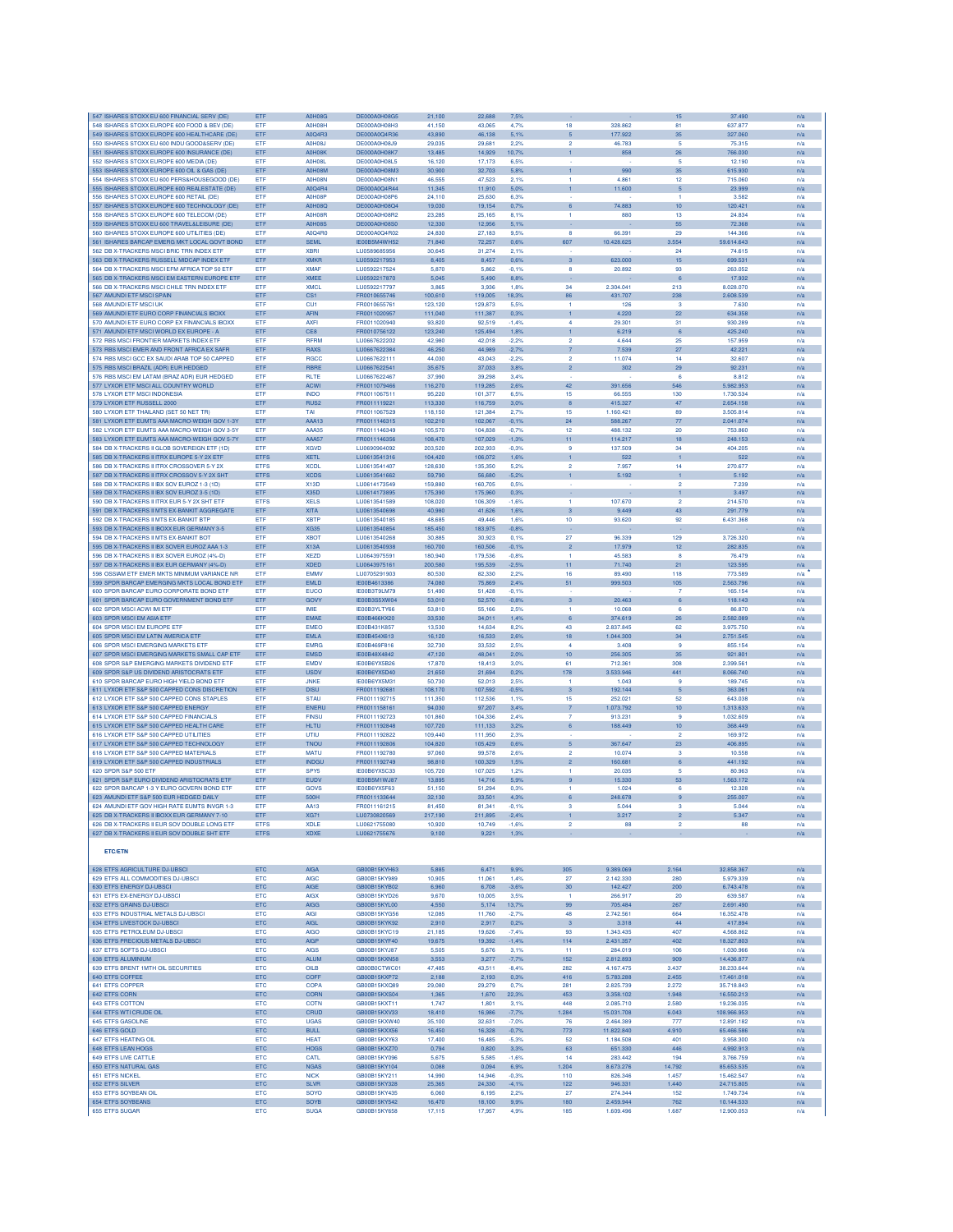| 656 ETFS WHEAT                                                                         | ETC                      | <b>WEAT</b>                  | GB00B15KY765                 | 1,329             | 1,456             | 9.6%                | 641                   | 5.283.709               | 4.220                  | 45.439.274                | n/a        |
|----------------------------------------------------------------------------------------|--------------------------|------------------------------|------------------------------|-------------------|-------------------|---------------------|-----------------------|-------------------------|------------------------|---------------------------|------------|
| 657 ETFS WTI 2MTH OIL SECURITIES                                                       | <b>ETC</b>               | OILW                         | GB00B0CTWK84                 | 37,935            | 35,000            | $-7,7%$             | 68                    | 1.200.159               | 700                    | 15,600,796                | n/a        |
| 658 ETFS ZINC<br>659 ETFS GOLD BULLION SECURITIES                                      | ETC<br>ETC               | ZINC<br><b>GBS</b>           | GB00B15KY872<br>GB00B00FHZ82 | 5,405<br>122,730  | 5,246<br>121.996  | $-3,0%$<br>$-0.6%$  | 76<br>2.865           | 231.378<br>90.289.698   | 780<br>13.131          | 6.127.471<br>373,684,405  | n/a<br>n/a |
| 660 ETFS PHYSICAL PLATINUM                                                             | ETC                      | PHPT                         | JE00B1VS2W53                 | 110,780           | 109,662           | $-1,0%$             | 343                   | 9.383.735               | 2.161                  | 51.969.525                | n/a        |
| 661 ETFS PHYSICAL PALLADIUM                                                            | ETC                      | PHPD                         | JE00B1VS3002                 | 47,810            | 44,828            | $-6,2%$             | 229                   | 3.095.880               | 2.362                  | 36.758.904                | n/a        |
| 662 ETFS PHYSICAL SILVEF                                                               | ETC                      | PHAG                         | JE00B1VS3333                 | 21,995            | 21,125            | 4.0%                | 1.001                 | 14.463.948              | 7.667                  | 111.171.247               | n/a        |
| 663 ETFS PHYSICAL GOLD                                                                 | ETC                      | PHAU                         | JE00B1VS3770                 | 124,320           | 123,180           | $-0.9%$             | 4.715                 | 157.237.089             | 21.387                 | 677.272.322               | n/a        |
| 664 ETFS PHYSICAL PM BASKET<br>665 ETFS FORWARD GRAINS DJ-UBSCI-F3                     | ETC<br><b>ETC</b>        | PHPM<br><b>GRAF</b>          | JE00B1VS3W29<br>JE00B24DMN53 | 96,730<br>7,870   | 94.685<br>8,848   | $-2.1%$<br>12.4%    | 92<br>11              | 840.207<br>545.601      | 949<br>30              | 10.741.340<br>652.491     | n/a<br>n/a |
| 666 ETFS FORWARD NATURAL GAS                                                           | ETC                      | <b>NGAF</b>                  | JE00B24DM351                 | 2,775             | 2,900             | 4,5%                | 21                    | 112.703                 | 290                    | 1.435.934                 | n/a        |
| 667 ETFS FORWARD LIVESTOCK DJ-UBSCI-F3                                                 | ETC                      | <b>FLM</b>                   | JE00B24DMM47                 | 12,605            | 12,256            | $-2,8%$             |                       |                         | $\overline{7}$         | 208.672                   | n/a        |
| 668 ETFS FORWARD ALL COMMODITIES DJ-UBSCI-F3                                           | ETC                      | <b>FAIG</b>                  | JE00B24DMC49                 | 22,415            | 22,522            | 0.5%                | $\mathsf 3$           | 51.635                  | 25                     | 172.877                   | n/a        |
| 669 ETFS FORWARD SOFTS DJ-UBSCI-F3                                                     | ETC                      | <b>SOFF</b>                  | JE00B24DML30                 | 9,800             | 9,762             | $-0.4%$             | $\overline{7}$        | 23.332                  | 15                     | 455.366                   | n/a        |
| 670 ETFS FORWARD AGRICULTURE DJ-UBSCI-F3<br>671 ETFS FORWARD ENERGY DJ-UBSCI-F3        | ETC<br><b>ETC</b>        | FAGR<br><b>ENEF</b>          | JE00B24DMK23<br>JE00B24DMD55 | 10,330<br>27,285  | 11,184<br>26.216  | 8,3%<br>$-3.9%$     | 5<br>1                | 19.700<br>4.340         | 87<br>78               | 5.362.693<br>3.322.561    | n/a<br>n/a |
| 672 ETFS FORWARD PETROLEUM DJ-UBSCI-F3                                                 | ETC                      | <b>FPET</b>                  | JE00B24DMF79                 | 56,650            | 52.425            | $-7,5%$             | 1                     | 5,330                   | 31                     | 517.497                   | n/a        |
| 673 ETFS FORWARD EX-ENERGY DJ-UBSCI-F3                                                 | ETC                      | <b>EXEF</b>                  | JE00B24DMG86                 | 16,570            | 16.967            | 2.4%                |                       |                         | 5                      | 17.092                    | n/a        |
| 674 ETFS FORWARD INDUSTR METALS DJ-UBSCI-F3                                            | ETC                      | <b>FIND</b>                  | JE00B24DMJ18                 | 17,515            | 17,040            | $-2.7%$             | $\overline{4}$        | 112.431                 | 43                     | 432.617                   | n/a        |
| 675 ETFS TIM<br>676 ETFS SHORT ALL COMMODITIES DJ-UBSCI                                | ETC<br>ETC               | <b>TINM</b><br>SALL.         | JE00B2QY0H68<br>JE00B24DKT75 | 27,430<br>48,930  | 25,780<br>45 532  | $-6.0%$<br>$-6.9%$  | $\overline{2}$<br>27  | 3.164<br>117.248        | 26<br>82               | 33.579<br>584.741         | n/a<br>n/a |
| <b>677 ETFS PLATINUM</b>                                                               | <b>ETC</b>               | PLTT                         | JE00B2QY0F45                 | 32.095            | 31.701            | $-1.2%$             | 4                     | 11,882                  | 45                     | 382,388                   | n/a        |
| 678 ETFS SHORT ENERGY DJ-UBSCI                                                         | <b>ETC</b>               | <b>SNRG</b>                  | JE00B24DKV97                 | 84,670            | 81,876            | $-3.3%$             | 1                     | 647,509                 | 13                     | 2.660.054                 | n/a        |
| 679 ETFS LEAD                                                                          | ETC                      | LEAD                         | JE00B2QY0436                 | 16,090            | 15,180            | $-5.7%$             | 1                     | 1.762                   | 19                     | 56.579                    | n/a        |
| 680 ETFS SHORT EX-ENERGY DJ-UBSCI                                                      | ETC                      | <b>SNEY</b>                  | JE00B24DKX12                 | 35,715            | 32,631            | $-8,6%$             |                       |                         | $\mathbf{1}$           | 32                        | n/a        |
| 681 ETFS COCOA<br>682 ETFS SHORT GRAINS DJ-UBSC                                        | ETC                      | COCO<br><b>SGRA</b>          | JE00B2QXZK10<br>JE00B24DL387 | 2,088             | 2,238             | 7,2%                | 44                    | 302.452                 | 329                    | 1.625.256                 | n/a        |
| 683 ETFS SHORT INDUSTRIAL METALS DJ-UBSC                                               | ETC<br><b>ETC</b>        | SIMT                         | JE00B24DKZ36                 | 37,140<br>37,950  | 30,624<br>36,898  | $-17,5%$<br>$-2.8%$ | 14                    | 320.357                 | 31                     | 144.156<br>686,625        | n/a<br>n/a |
| 684 ETFS SHORT LIVESTOCK DJ-UBSCI                                                      | ETC                      | <b>SLST</b>                  | JE00B24DL270                 | 55,180            | 51,981            | $-5.8%$             |                       |                         | $\overline{2}$         | 13,759                    | n/a        |
| 685 ETFS LEVERAGED COCOA                                                               | ETC                      | LCOC                         | JE00B2NFV803                 | 9,940             | 11,640            | 17,1%               | 168                   | 849.947                 | 1.019                  | 4.951.736                 | n/a        |
| 686 ETFS LEVERAGED TIN                                                                 | ETC                      | <b>LTIM</b>                  | JE00B2NFV241                 | 23,485            | 21,242            | $-9.6%$             |                       | 42                      | 34                     | 210.043                   | n/a        |
| 687 ETFS LEVERAGED PLATINUM<br>688 ETFS SHORT PETROLEUM DJ-UBSCI                       | ETC<br>ETC               | LPLA<br><b>SPET</b>          | JE00B2NFV134<br>JE00B24DKW05 | 11,010<br>38,690  | 10,970<br>39.258  | $-0.4%$<br>1,5%     | 218<br>6              | 1.118.053<br>26.112     | 1,482<br>23            | 8.349.963<br>317,652      | n/a<br>n/a |
| 689 ETFS LEVERAGED LEAD                                                                | ETC                      | LLEA                         | JE00B2NFTZ32                 | 4.688             | 4.262             | $-9.1%$             | $\mathfrak{p}$        | 132                     | 42                     | 156,069                   | n/a        |
| 690 ETFS LEVERAGED ZINC                                                                | <b>ETC</b>               | <b>LZIC</b>                  | JE00B2NFTY25                 | 6.180             | 5.943             | $-3.8%$             | 18                    | 59.875                  | 80                     | 485,350                   | n/a        |
| 691 ETFS SHORT PRECIOUS METALS DJ-UBSCI                                                | ETC                      | <b>SPMT</b>                  | JE00B24DKY29                 | 17,625            | 16,846            | $-4,4%$             |                       |                         | $\overline{7}$         | 18.958                    | n/a        |
| 692 ETFS LEVERAGED WHEAT                                                               | ETC                      | LWEA                         | JE00B2NFTX18                 | 1,512             | 1,840             | 21,7%               | 2.416                 | 11.241.918              | 17.187                 | 80.016.354                | n/a        |
| 693 ETFS SHORT SOFTS DJ-UBSCI                                                          | ETC                      | <b>SSFT</b>                  | JE00B24DL163                 | 28,425            | 25,961            | $-8,7%$             | 8                     | 115.405                 | 16                     | 221.181                   | n/a        |
| 694 ETFS LEVERAGED SUGAR<br>695 ETFS SHORT ALUMINIUM                                   | ETC<br>ETC               | LSUG<br><b>SALU</b>          | JE00B2NFTW0<br>JE00B24DK421  | 26,335<br>52,400  | 29,368<br>53,650  | 11,5%<br>2,4%       | 161<br>20             | 1.202.529<br>208.708    | 431<br>121             | 2.799.803<br>1.156.314    | n/a<br>n/a |
| 696 ETFS LEVERAGED SOYBEANS                                                            | <b>ETC</b>               | <b>LSOB</b>                  | JE00B2NFTV93                 | 27,885            | 34,560            | 23.9%               | 30                    | 711.451                 | 107                    | 1.510.405                 | n/a        |
| 697 ETFS LEVERAGED SOYBEAN OIL                                                         | ETC                      | LSYO                         | JE00B2NFTT71                 | 9.210             | 9.823             | 6.7%                |                       |                         | 13                     | 244,910                   | n/a        |
| 698 ETFS SHORT COFFEE                                                                  | ETC                      | <b>SCFE</b>                  | JE00B24DK538                 | 34,655            | 32,396            | $-6.5%$             | 16                    | 84.314                  | 112                    | 527.887                   | n/a        |
| 699 ETFS LEVERAGED SILVER<br>700 ETFS SHORT COPPER                                     | ETC<br>ETC               | LSIL<br><b>SCOP</b>          | JE00B2NFTS64<br>JE00B24DK645 | 28,200<br>25,560  | 26,277<br>23,920  | $-6.8%$<br>$-6.4%$  | 2.952<br>247          | 18.986.327<br>3.359.407 | 22.490<br>1.561        | 204.515.307<br>20.897.978 | n/a<br>n/a |
| 701 ETFS LEVERAGED NICKEL                                                              | <b>ETC</b>               | <b>INK</b>                   | JE00B2NFTR57                 | 3.253             | 3.287             | 1.1%                | 21                    | 169,660                 | 230                    | 1.330.696                 | n/a        |
| 702 ETFS LEVERAGED NATURAL GAS                                                         | ETC                      | LNGA                         | JE00B2NFTQ41                 | 0.034             | 0.038             | 13.5%               | 9.039                 | 46.517.842              | 94.113                 | 383,362,400               | n/a        |
| <b>703 ETES SHORT CORN</b>                                                             | <b>ETC</b>               | <b>SCOR</b>                  | JE00B24DK751                 | 30,640            | 23.108            | $-24.6%$            | 44                    | 603.981                 | 74                     | 1,770,205                 | n/a        |
| 704 ETFS LEVERAGED LIVE CATTLE                                                         | ETC                      | <b>LLCT</b>                  | JE00B2NFTP34                 | 20,055            | 19,927            | $-0.6%$             | 5                     | 37.388                  | 22                     | 348.133                   | n/a        |
| 705 ETFS SHORT COTTON<br>706 ETFS LEVERAGED LEAN HOGS                                  | ETC<br>ETC               | <b>SCTO</b><br>LLHO          | JE00B24DK868<br>JE00B2NFTN10 | 25,250<br>8,005   | 22,816<br>8,710   | $-9.6%$<br>8.8%     | 42<br>18              | 110.488<br>175.246      | 87<br>27               | 337.845<br>288.755        | n/a<br>n/a |
| 707 ETFS LEVERAGED HEATING OIL                                                         | <b>ETC</b>               | LHEO                         | JE00B2NFTM03                 | 8,780             | 8.042             | $-8.4%$             | $\overline{2}$        | 16.830                  | $\overline{2}$         | 16.830                    | n/a        |
| 708 ETFS LEVERAGED GOLD                                                                | ETC                      | LBUL                         | JE00B2NFTL95                 | 69,670            | 70,042            | 0,5%                | 1.533                 | 10.290.694              | 10.156                 | 113.193.045               | n/a        |
| 709 ETFS SHORT WTI CRUDE OIL                                                           | ETC                      | SOIL                         | JE00B24DK975                 | 46.755            | 47.492            | 1.6%                | 531                   | 7.194.026               | 5.052                  | 74,443,059                | n/a        |
| 710 ETFS LEVERAGED GASOLINE                                                            | ETC                      | LGAS                         | JE00B2NFTK88                 | 14,630            | 12,899            | 11,8%               | 15                    | 26.457                  | 39                     | 460.094                   | n/a        |
| 711 ETFS LEVERAGED WTI CRUDE OIL<br>712 ETFS SHORT GASOLINE                            | ETC<br>ETC               | LOIL<br><b>SGAS</b>          | JE00B2NFTJ73<br>JE00B24DKB91 | 2,568<br>22,075   | 2.208<br>22,420   | $-14,0%$<br>1.6%    | 4,493                 | 37.098.542<br>13.494    | 18.574                 | 156.563.746<br>358.605    | n/a<br>n/a |
| 713 ETFS LEVERAGED COTTON                                                              | ETC                      | <b>LCTO</b>                  | JE00B2NFTH59                 | 12,320            | 13,219            | 7,3%                | 327                   | 2.487.39                | 801                    | 4.449.238                 | n/a        |
| 714 ETFS LEVERAGED CORN                                                                | ETC                      | <b>LCOR</b>                  | JE00B2NFTG43                 | 9.405             | 14.095            | 49.9%               | 79                    | 400.781                 | 244                    | 1.906.324                 | n/a        |
| 715 ETFS SHORT GOLD                                                                    | <b>ETC</b>               | <b>SBUL</b>                  | JE00B24DKC09                 | 19,190            | 18,200            | $-5.2%$             | 231                   | 1.659.722               | 2.295                  | 22.065.043                | n/a        |
| 716 ETFS LEVERAGED COPPER<br>717 ETFS SHORT HEATING OL                                 | ETC<br>ETC               | LCOP<br><b>SHEA</b>          | JE00B2NFTF36<br>JE00B24DKD16 | 12,755<br>33,015  | 13,205<br>32,783  | 3,5%<br>$-0,7%$     | 404<br>$\overline{2}$ | 2.016.130<br>39.434     | 3.826<br>10            | 28.581.432<br>43.510      | n/a        |
| 718 ETFS LEVERAGED COFFEE                                                              | ETC                      | LCFE                         | JE00B2NFTD12                 | 14,515            | 14,796            | 1,9%                | 306                   | 985.495                 | 799                    | 3.049.985                 | n/a<br>n/a |
| 719 ETFS LEVERAGED ALUMINIUM                                                           | ETC                      | LALU                         | JE00B2NFTC05                 | 5,950             | 5,179             | $-13,0%$            | 130                   | 423.331                 | 832                    | 3.456.273                 | n/a        |
| 720 ETFS SHORT LEAN HOGS                                                               | ETC                      | <b>SLHO</b>                  | JE00B24DKF30                 | 62,320            | 56,915            | $-8,7%$             | $\overline{2}$        | 139.176                 | 8                      | 345.061                   | n/a        |
| 721 ETFS LEVERAGED SOFTS DJ-UBSCI                                                      | <b>ETC</b>               | LSFT                         | JE00B2NFTB97                 | 26,160            | 28,396            | 8.5%                | 1                     | 140.734                 | -1                     | 140.734                   | n/a        |
| 722 ETFS LEVERAGED PRECIOUS METALS DJ-UBSCI<br>723 ETFS SHORT LIVE CATTLE              | <b>ETC</b><br>ETC        | LPMT<br><b>SLCT</b>          | JE00B2NFV795<br>JE00B24DKG47 | 62,040<br>46,795  | 61,375<br>44,909  | $-1,1%$<br>$-4,0%$  | 1                     | 1.743                   | 38<br>5                | 049,202<br>282.831        | n/a<br>n/a |
| 724 ETFS LEVERAGED PETROLEUM DJ-UBSCI                                                  | ETC                      | LPET                         | JE00B2NFT971                 | 4,843             | 4,237             | 12,5%               | 9                     | 11.302                  | 34                     | 161.417                   | n/a        |
| <b>725 ETFS SHORT NATURAL GAS</b>                                                      | ETC                      | SNG/                         | JE00B24DKH53                 | 303,690           | 260,281           | $-14,3%$            | 1.423                 | 10.197.040              | 8.219                  | 70.569.628                | n/a        |
| 726 ETFS LEVERAGED LIVESTOCK DJ-UBSCI                                                  | ETC                      | <b>LLST</b>                  | JE00B2NFT864                 | 14,895            | 15,357            | 3.1%                |                       |                         |                        |                           | n/a        |
| 727 ETFS LEVERAGED INDUSTRIAL METAL DJ-UBSCI                                           | <b>ETC</b>               | LIME                         | JE00B2NFV688                 | 9.150             | 8.859             | $-3.2%$             | 1                     | 2.128                   | 12                     | 26,772                    | n/a        |
| 728 ETES LEVERAGED GRAINS DJ-URSCL<br>729 ETFS LEVERAGED EX-ENERGY DJ-UBSCI            | <b>ETC</b><br><b>ETC</b> | LGRA<br>LNEY                 | JE00B2NFT757<br>JE00B2NFT641 | 11,200<br>22,365  | 14.705<br>24,411  | 31.3%<br>9.1%       | $\overline{7}$        | 287.307                 | 18                     | 1.664.138                 | n/a<br>n/a |
| 730 ETFS LEVERAGED ENERGY DJ-UBSCI                                                     | ETC                      | LNRG                         | JE00B2NFT534                 | 1,707             | 1,640             | $-3.9%$             | $\overline{2}$        | 2.204                   | 15                     | 539.584                   | n/a        |
| 731 ETFS LEVERAGED ALL COMMODITIES DJ-UBSCI                                            | ETC                      | LALL                         | JE00B2NFV57                  | 10,780            | 11,345            | 5.2%                | 14                    | 479.424                 | 75                     | 694.622                   | n/a        |
| 732 ETFS LEVERAGED AGRICULTURE DJ-UBSCI                                                | ETC                      | LAGR                         | JE00B2NFT427                 | 16,170            | 19,891            | 23,0%               | 72                    | 1.121.795               | 447                    | 4.064.018                 | n/a        |
| 733 ETFS SHORT NICKEL                                                                  | ETC                      | <b>SNIK</b>                  | JE00B24DKJ77                 | 28,990            | 27,382            | $-5,5%$             | 8                     | 30.111                  | 34                     | 94.578                    | n/a        |
| 734 ETFS SHORT SILVER<br>735 ETFS SHORT SOYBEAN OIL                                    | ETC<br>ETC               | <b>SSIL</b><br><b>SSYO</b>   | JE00B24DKK82<br>JE00B24DKL99 | 11,885<br>43,200  | 11,609<br>39,803  | $-2,3%$<br>$-7,9%$  | 303<br>10             | 2.298.114<br>256.489    | 4.170<br>41            | 37,638,685<br>547.940     | n/a<br>n/a |
| 736 ETFS SHORT SOYBEANS                                                                | ETC                      | <b>SSOB</b>                  | JE00B24DKP38                 | 25,695            | 21,973            | $-14,5%$            | 49                    | 702.489                 | 130                    | 1.594.353                 | n/a        |
| 737 ETFS SHORT SUGAR                                                                   | ETC                      | <b>SSUG</b>                  | JE00B24DKQ45                 | 16,525            | 14,760            | $-10,7%$            | 42                    | 218.743                 | 370                    | 1.360.350                 | n/a        |
| 738 ETFS SHORT WHEAT                                                                   | ETC                      | <b>SWEA</b>                  | JE00B24DKR51                 | 60,230            | 51,250            | 14,9%               | 352                   | 2.194.236               | 1.289                  | 12.397.471                | n/a        |
| 739 ETFS SHORT ZINC                                                                    | ETC                      | <b>SZIC</b>                  | JE00B24DKS68                 | 30,330            | 29,429            | $-3.0%$             |                       |                         | 28                     | 522.744                   | n/a        |
| 740 ETFS SHORT LEAD<br>741 ETFS SHORT PLATINUM                                         | ETC<br>ETC               | <b>SLEA</b><br>SPLA          | JE00B2NET088<br>JE00B2NFT195 | 27,800<br>41,490  | 27,798<br>39,673  | 0.0%<br>$-4.4%$     | 8                     | 68.027                  | $\mathbf{1}$<br>$73\,$ | 119<br>357.619            | n/a<br>n/a |
| 742 ETFS SHORT TIN                                                                     | ETC                      | <b>STIM</b>                  | JE00B2NFT203                 | 19,090            | 19,168            | 0,4%                | $\mathbf{1}$          | 9.287                   | 24                     | 732.960                   | n/a        |
| 743 ETFS SHORT COCOA                                                                   | ETC                      | <b>SCOC</b>                  | JE00B2NFT310                 | 35,205            | 30,866            | $-12,3%$            | 41                    | 288.013                 | 92                     | 937.675                   | n/a        |
| 744 ETFS SHORT AGRICULTURE DJ-UBSCI                                                    | ETC                      | <b>SAGRI</b>                 | JE00B24DL056                 | 36,600            | 31,317            | $-14.4%$            | 14                    | 90.308                  | 74                     | 786.422                   | n/a        |
| 745 LYXOR ETN GOLD<br>746 I YXOR FTN SHORT GOLD                                        | ETC                      | <b>GOLDL</b><br><b>GOLDS</b> | XS0416722857                 | 123,680           | 122,755           | $-0.7%$             | 127                   | 3.575.254               | 625<br>286             | 22.345.015                | n/a        |
| 747 LYXOR ETN OIL                                                                      | <b>ETC</b><br>ETC        | OILL                         | XS0416711736<br>XS0416703808 | 52,000<br>158,190 | 49,450<br>149,388 | $-4.9%$<br>$-5.6%$  | 28<br>76              | 62.913<br>3.393.825     | 325                    | 9.414.716<br>12.753.110   | n/a<br>n/a |
| 748 LYXOR ETN SHORT OIL                                                                | ETC                      | <b>OILS</b>                  | XS0416714599                 | 55,180            | 56,131            | 1,7%                | 116                   | 8.599.557               | 225                    | 11.432.146                | n/a        |
| 749 DB BRENT CRUDE OIL EURO HEDGED ETC                                                 | ETC                      | <b>XETC</b>                  | DE000A1AQGX1                 | 116,220           | 109,801           | $-5.5%$             | 67                    | 1.630.389               | 414                    | 13.233.234                | n/a        |
| 750 DB MONTHLY SHT BRENT CRUDE OIL EUR HED                                             | ETC                      | <b>XETA</b>                  | DE000A1AQGW3                 | 67,100            | 70,599            | 5,2%                | 31                    | 1.408.717               | 190                    | 6.954.152                 | n/a        |
| 751 DB MONTHLY SHORT GOLD FUR HEDGED FTC                                               | <b>ETC</b>               | <b>XETB</b>                  | DE000A1AQGZ6                 | 67.550<br>92.320  | 66,114            | $-2,1%$             | $\mathbf{Q}$          | 959.315                 | 35                     | 2.438.988                 | n/a        |
| 752 DB COMMODITY BOOSTER EURO HEDGED ETC<br>753 DB AGRICULTURE BOOSTER EURO HEDGED ETC | <b>ETC</b><br><b>ETC</b> | <b>XCTE</b><br><b>XCTF</b>   | DE000A1ED2F0<br>DE000A1ED2G8 | 113,690           | 91.352<br>126,348 | $-1.0%$<br>11.1%    | $\overline{a}$        | 27.259                  | 42                     | 326,693                   | n/a<br>n/a |
| 754 DB INDUSTRIAL METALS BOOSTER EURO HEDGED                                           | <b>ETC</b>               | <b>XCTG</b>                  | DE000A1ED2H6                 | 77,390            | 77,268            | $-0,2%$             | $\mathbf{1}$          | 4.847                   | 18                     | 133.468                   | n/a        |
| 755 DB ENERGY BOOSTER EURO HEDGED ETC                                                  | ETC                      | <b>XCTH</b>                  | DE000A1ED2J2                 | 88,940            | 85,419            | $-4.0%$             | $\overline{2}$        | 7.346                   | 22                     | 829.521                   | n/a        |
| 756 DB NATURAL GAS BOOSTER EURO HEDGED ETC                                             | <b>ETC</b>               | <b>XCTK</b>                  | DE000A1ED2K0                 | 34,840            | 37,625            | 8,0%                | 26                    | 234.732                 | 169                    | 1.008.896                 | n/a        |
| 757 ETFS 3X LONG CHF SHORT EUR                                                         | ETN                      | ECH <sub>3</sub>             | JE00B3XPTF07                 | 55,970            | 55,773            | $-0.4%$             | 88                    | 2.662.556               | 285                    | 7.093.390                 | n/a        |
| 758 ETFS 3X LONG GBP SHORT EUR<br>759 ETFS 3X LONG JPY SHORT EUR                       | ETN<br><b>ETN</b>        | EGB3<br>EJP3                 | JE00B3R2DZ58<br>JE00B3WDZY68 | 57,450<br>69,950  | 56,100<br>60,288  | $-2,3%$<br>$-13.8%$ | 41<br>122             | 497.649<br>3.467.482    | 181<br>560             | 4.554.955<br>12.331.723   | n/a<br>n/a |
| 760 ETFS 3X LONG USD SHORT EUR                                                         | ETN                      | EUS3                         | JE00B3QQ4551                 | 64,190            | 59,080            | $-8,0%$             | 1.113                 | 19.286.052              | 6.859                  | 108.790.879               | n/a        |
| 761 ETFS 3X SHORT AUD LONG EUR                                                         | ETN                      | AUE3                         | JE00B3RXT940                 | 30,800            | 27,932            | $-9,3%$             | 39                    | 429,486                 | 313                    | 2.701.409                 | n/a        |
| 762 ETFS 3X SHORT CAD LONG EUR                                                         | ETN                      | CAE3                         | JE00B44MN333                 | 36,750            | 37,697            | 2,6%                | $\overline{2}$        | 5.506                   | 22                     | 507.696                   | n/a        |
| 763 ETFS 3X SHORT CHF LONG EUR                                                         | <b>ETN</b>               | CHE <sub>3</sub><br>GBE3     | JE00B3S71Q64<br>JE00B3RQ6R05 | 34,790            | 34,777            | 0.0%                | 32                    | 1.108.024<br>52.465     | 363<br>152             | 7.898.291                 | n/a        |
| 764 ETFS 3X SHORT GBP LONG EUR<br>765 ETFS 3X SHORT JPY LONG EUR                       | ETN<br><b>ETN</b>        | JPE3                         | JE00B44CBN95                 | 38,875<br>27,700  | 39,563<br>31,480  | 1,8%<br>13.6%       | 16<br>265             | 2.076.853               | 1,278                  | 946.671<br>11.462.292     | n/a<br>n/a |
| 766 ETFS 3X SHORT USD LONG EUR                                                         | ETN                      | USE3                         | JE00B3T3K772                 | 32,535            | 34,924            | 7,3%                | 313                   | 5.158.528               | 2.130                  | 41.732.143                | n/a        |
| 767 ETFS 3X LONG AUD SHORT EUR                                                         | ETN                      | EAU3                         | JE00B3QYZH88                 | 67,260            | 73,713            | 9.6%                | 34                    | 284.160                 | 167                    | 2.350.764                 | n/a        |